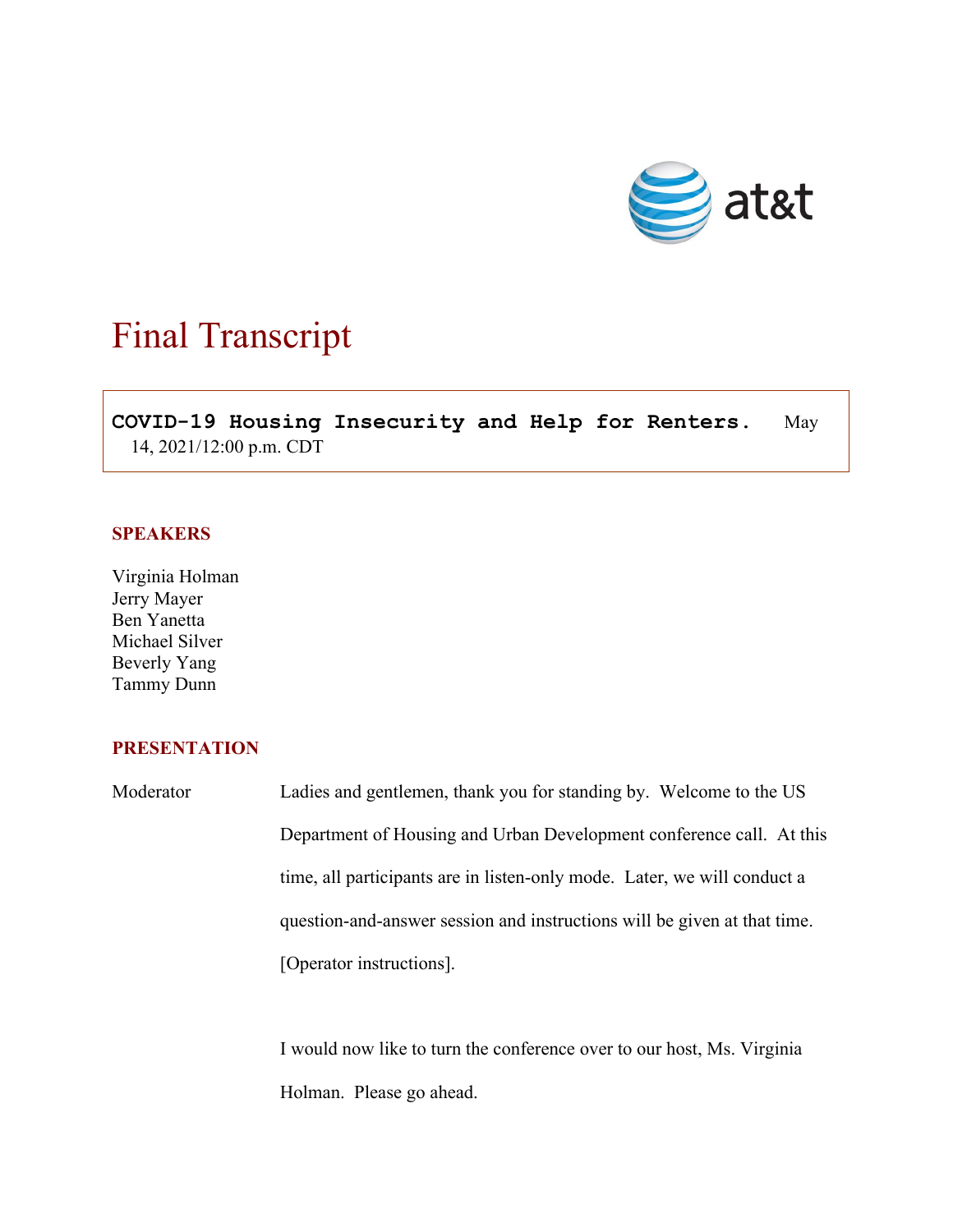Virginia Thank you, and good afternoon or good morning, everyone, and welcome to today's webinar on our continuing series of webinars on the impact of COVID-19. This is another webinar presented by the Consumer Financial Protection Bureau and they're looking at housing insecurity for renters today.

> Before we start the actual presentation, I need to go over some logistics. As the operator said, the audio is being recorded. We will be giving you that playback number along with the PowerPoint and a written transcript. Those will be posted in the webinar archives on HUD Exchange. That usually takes about a week.

> I did send out the handouts this morning to those who had registered but they're also available in the panel on the right-hand side of your screen in the document name. You can just download it.

> You can also send your questions, very important to us. Submit your questions and comments in the Questions panel, again in that right-hand side panel of your screen. Just fill in the question and there are staff watching those questions. You can also later after this webinar is over, or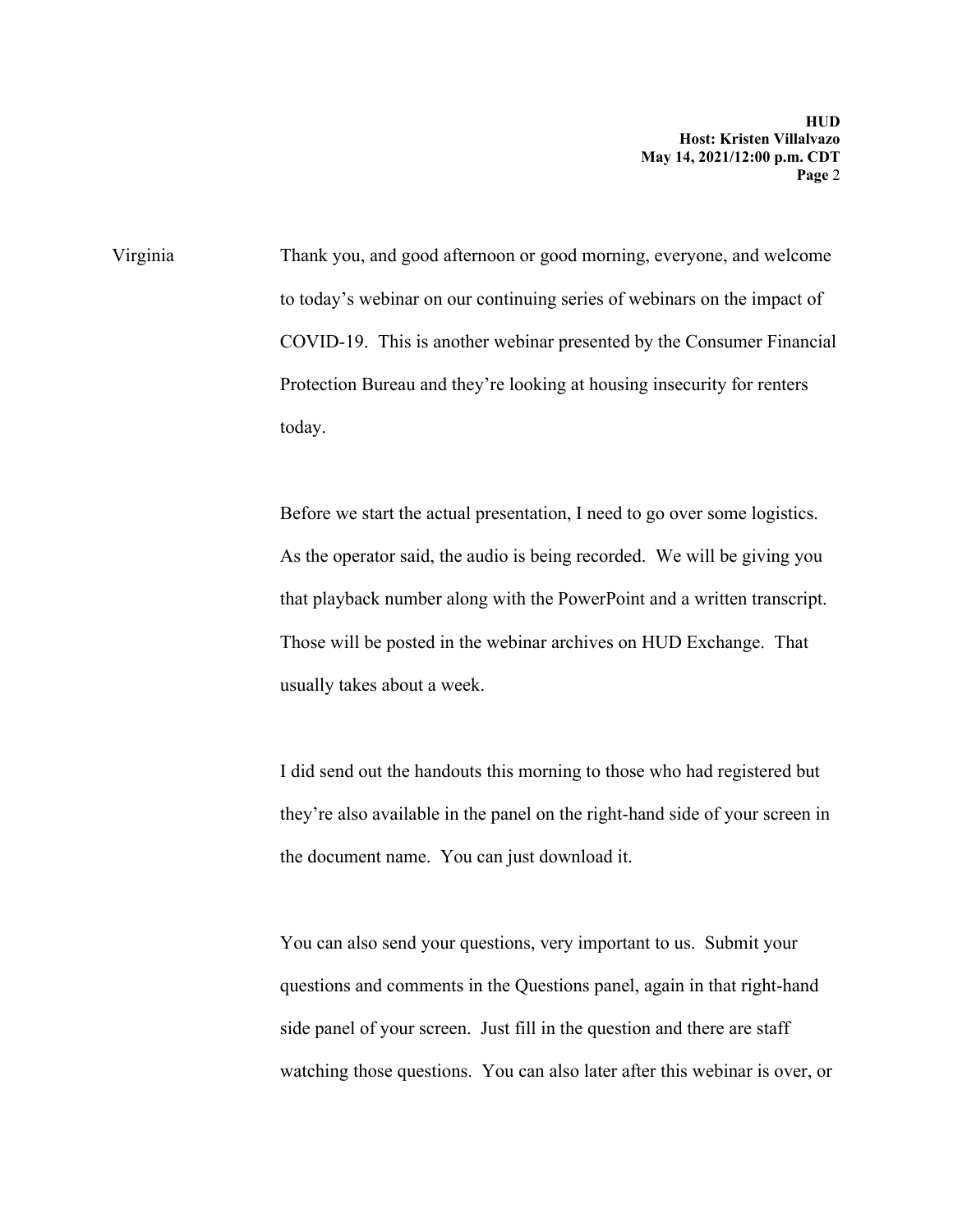anytime you've got a question or comment, send it to housing.counseling@hud.gov with the topic in the subject line.

If you have registered and have logged into the webinar, you will receive a certificate from GoToWebinar within about 48 hours. So you need to print it out and save it for your records. Just as an FYI, we do not get a copy of that certificate.

And now let me turn the presentation over to Jerry Mayer, the Director of Outreach and Capacity Building in the Office of Housing Counseling. Jerry?

Jerry Thank you, Ginger, and hello, and welcome to today's webinar for housing counselors on COVID-19 housing insecurity and help for renters. Firstly, I want to thank the Consumer Financial Protection Bureau for their support of housing counseling and for bringing us this important information. And also, thank you to our HUD producers, Virginia Holman and Ben Yanetta.

> Today we have two presenters from the CFPB. Michael Silver is a senior counselor in the Office of Regulations at CFPB where he has worked since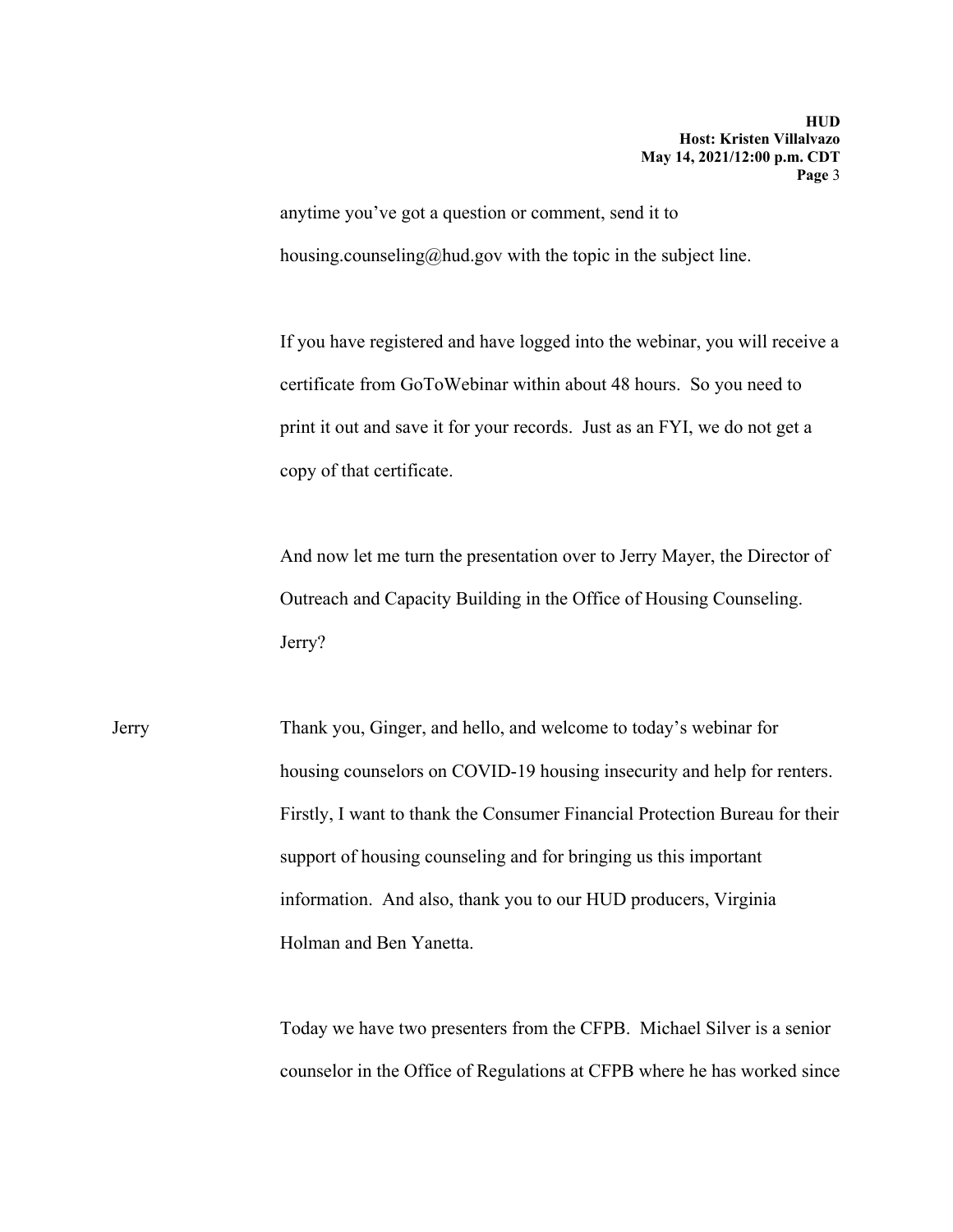September of 2011. Michael served as the co-team lead on the CFPB's recent Fair Debt Collection Practices Act Interim Final Rule relating to evictions which is the subject of today's presentation. Michael is the Office of Regulation subject matter coordinator for RESPA and the colead for the CFPB team that worked on the 2019 No-Action Letter to HUD addressing lender funding of housing counseling. He's also worked on CFPB rulemakings related to debt collection, payday lending, mortgage loan originator compensation, and TILA-RESPA integrated disclosures. Prior to CFPB, Michael practiced real estate law at an international law firm. He received a JD from the George Washington University Law School and a BA from the University of Pennsylvania.

Beverly Yang is the rent content lead in the Office of Consumer Education at CFPB. An attorney by training, Beverly practiced housing and consumer law with the Land of Lincoln Legal Assistants Foundation in Southern Illinois for seven years before joining the Bureau in 2013. She has worked on the CFPB debt collection rulemakings and also served in the CFPB Office of Intergovernmental Affairs. She received a JD from Washington University School of Law and a BA from the University of New York. Beverly writes the housing content for renters on interagency housing portal as well.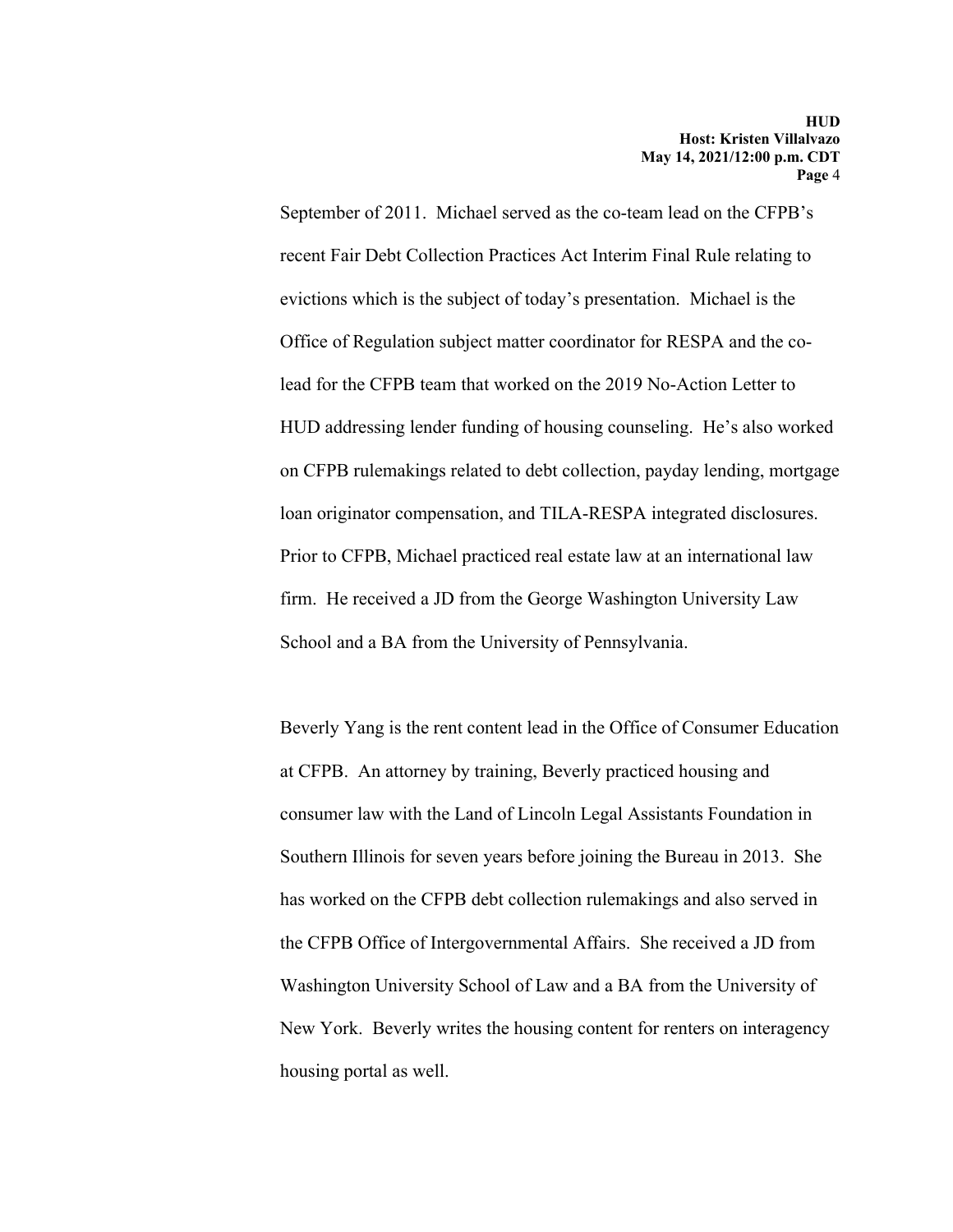But before we begin, I'd like to turn the microphone over to Ben for some polling questions and after which, we'll go right into our presentation.

Ben Great. Thank you very much, Jerry. Hello, everyone. I just have four polling questions that we're going to launch. You can make your selection now and I'll close the poll after about 75% have voted so we don't sit here waiting forever.

> But, this is the first question. We would just like to know who you are, who you're representing here today. This is just valuable information for us to have so that we know really who our audience is today. We're just interested to know the audience type and we can tailor some of our presentation to your questions and the type of audience we have.

We have about 70% now so I'm going to close this poll and I'm going to share it with everybody. So, it looks like we're mostly presenting to housing counselors today. We did see there is a lot others that have joined us today. So we're going to probably have our expected audience.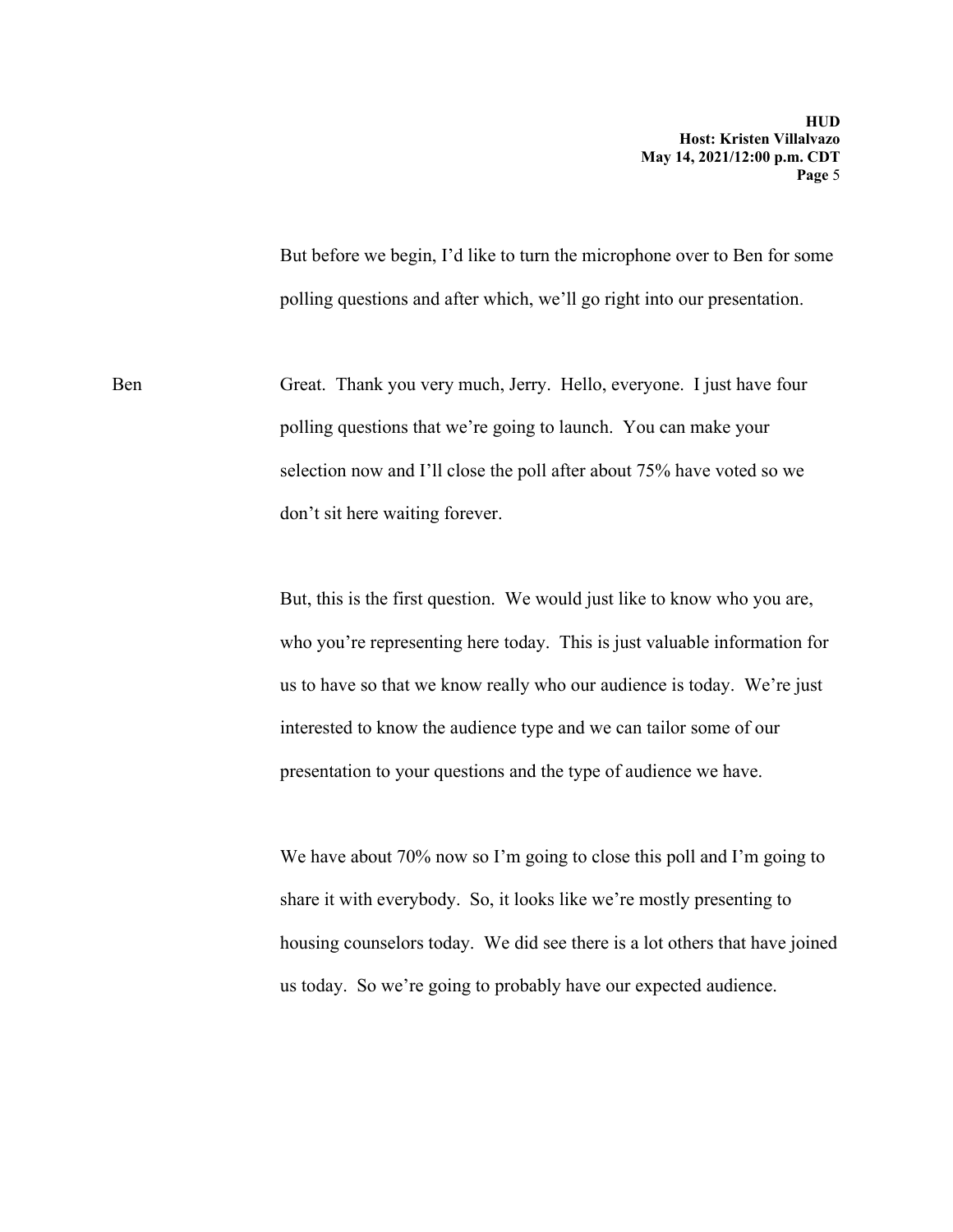At this point I'm going to start the next question. Who do you typically work with? Your clients, are they renters, homeowners, a mix, or are you new to housing counseling or do not work with either types of those clients? We're definitely getting a lot of responses on this already. It's looking mostly like it's a mix, which is not too surprising for our housing counselors.

We're at about 70% now so I will also share the results of this one. As I said, we're mostly looking at a mix of renter and homeowner type clients that you serve.

Third question is coming up now. What do you want to learn more about? Protection for renters, the new debt collection rule from CFPB, resources that you can share with rental clients, or all of the above? And, not surprisingly, most people are going with all of the above which is fair and we are definitely going to provide information on all three topics during today's presentation.

I will share the results of that one as well. As I said, most people wanted to see a little bit of everything.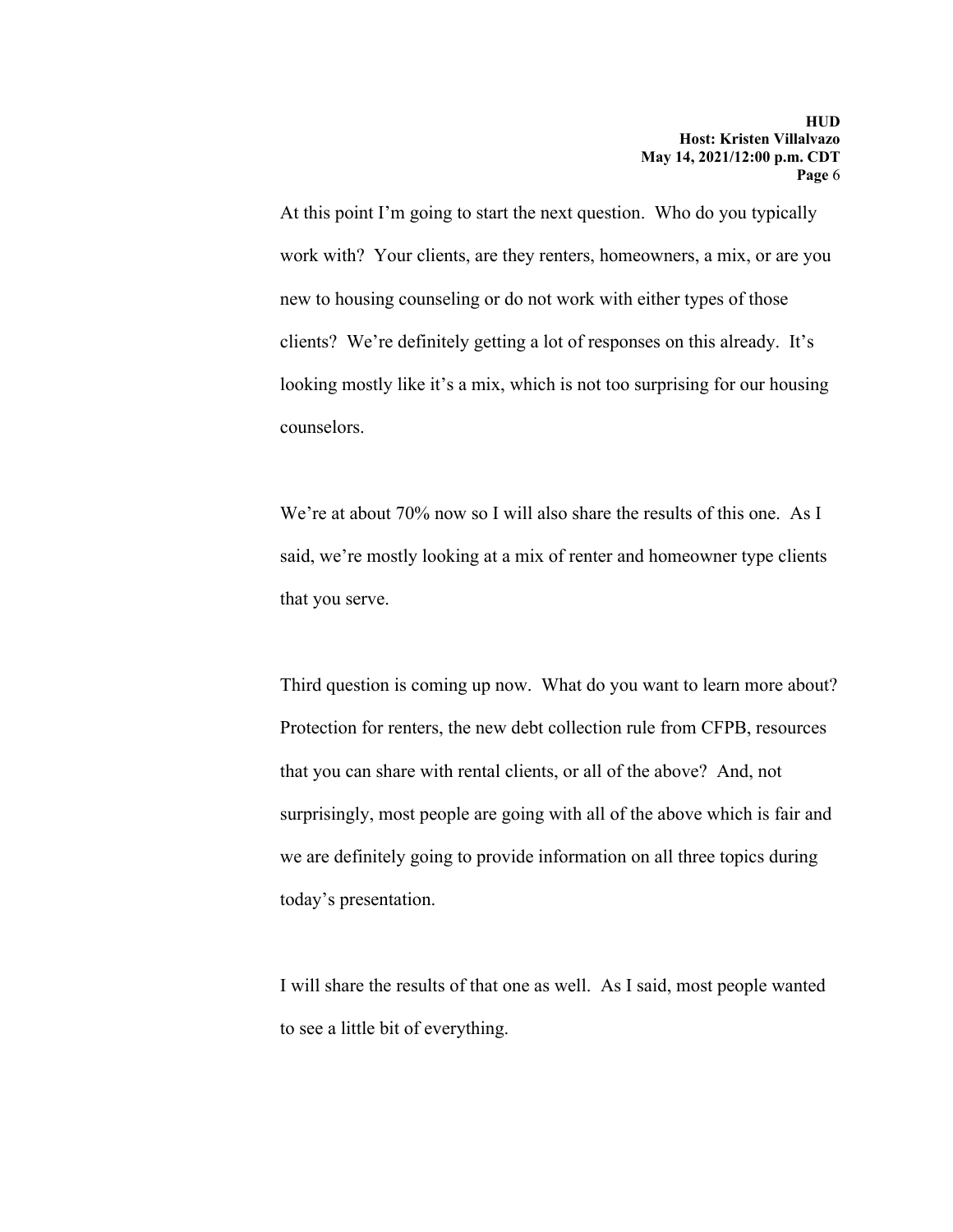And the final question we're going to ask is how familiar are you with the current COVID-19 pandemic protections and resources and renters? While we're waiting for the final polling question to finish up, I also wanted to extend my thanks to all of the great work we've been receiving from CFPB. They've been just wonderful collaborators with us over the last few months during this time of the pandemic and providing great information to our clients.

I will now close this poll and share it with the audience. Somewhat familiar is the major selection there and we expect that. We hope that you'll find very valuable information during this presentation that will increase your knowledge of resources and protections that are available to your clients.

At this time, I'd like to turn it over to the CFPB. I apologize, I'm not sure who the next presenter is, but CFPB, the floor is all yours.

Beverly Thank you very much. Could you advance the slide, please? I'm Bev Yang, renter content lead, and I will be talking about some of the demographics and the status of evictions around the country. Then Mike Silver will talk about our eviction moratorium interim final rule and then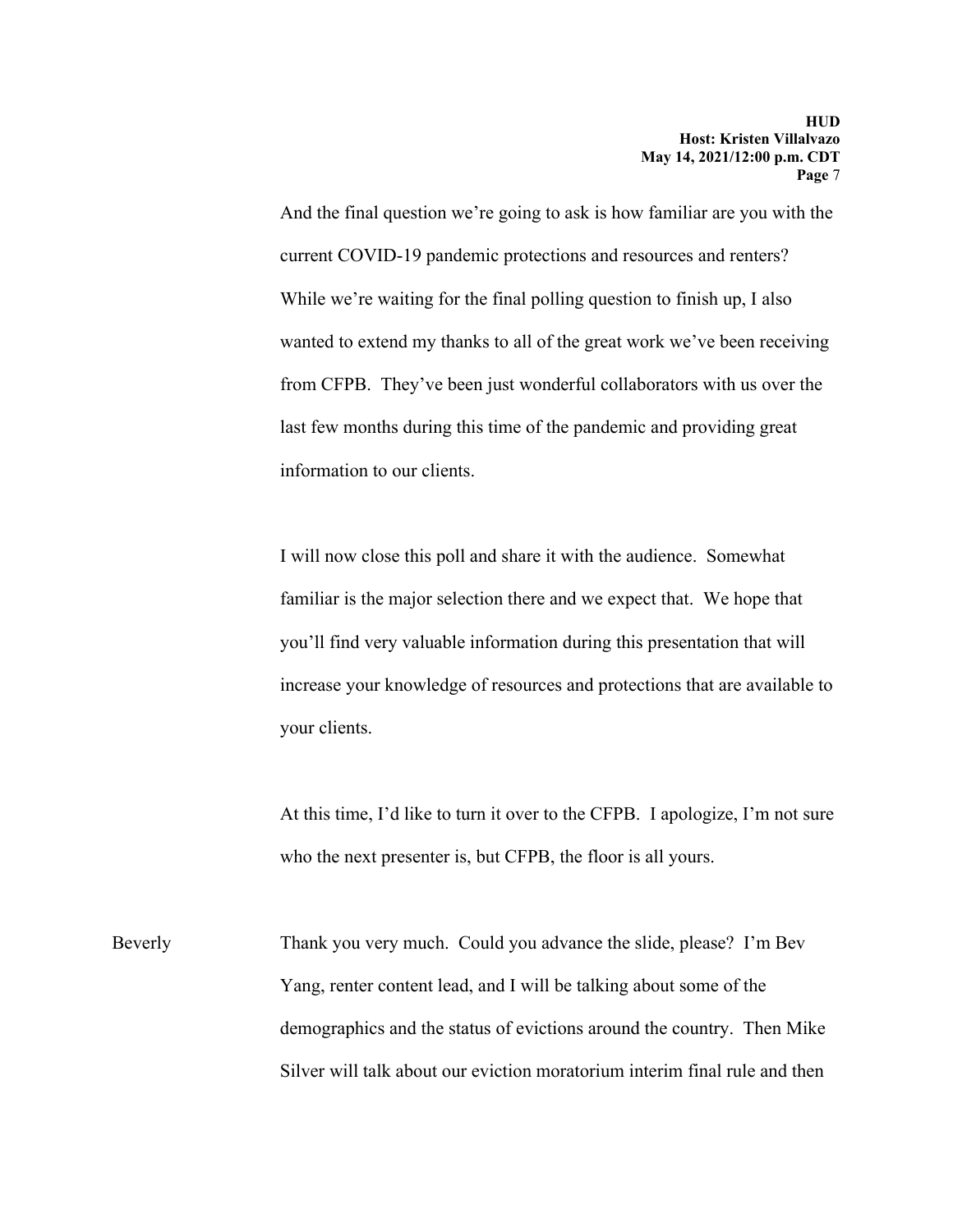I'll get back to talking about some of the resources that we have for you and we hope you'll share with the people you work with.

Let's look at the next slide. I am with the Consumer Financial Protection Bureau. We are a federal agency whose mission is to protect consumers and we do this by writing rules that financial institutions and other actors need to follow also by enforcing those rules and informing consumers about their rights. We're very grateful to HUD for hosting us today so we can reach this audience who is critical to serving renters around the country, and we're also thankful for their partnership in developing the resources we'll share today on the critical topic of supporting renters.

The views that I'll share today are my own and may not represent the Bureau's views, just have to give that disclaimer upfront.

Next slide, please. So let's talk about the impacts of the coronavirus pandemic. On the next slide you'll see that renters are increasingly people of color. There are around 107 million people in 43 million households around the country who rent their homes. That's about 35% of all households around the nation, and about one-third of those rental households are families with children. So the renting population tends to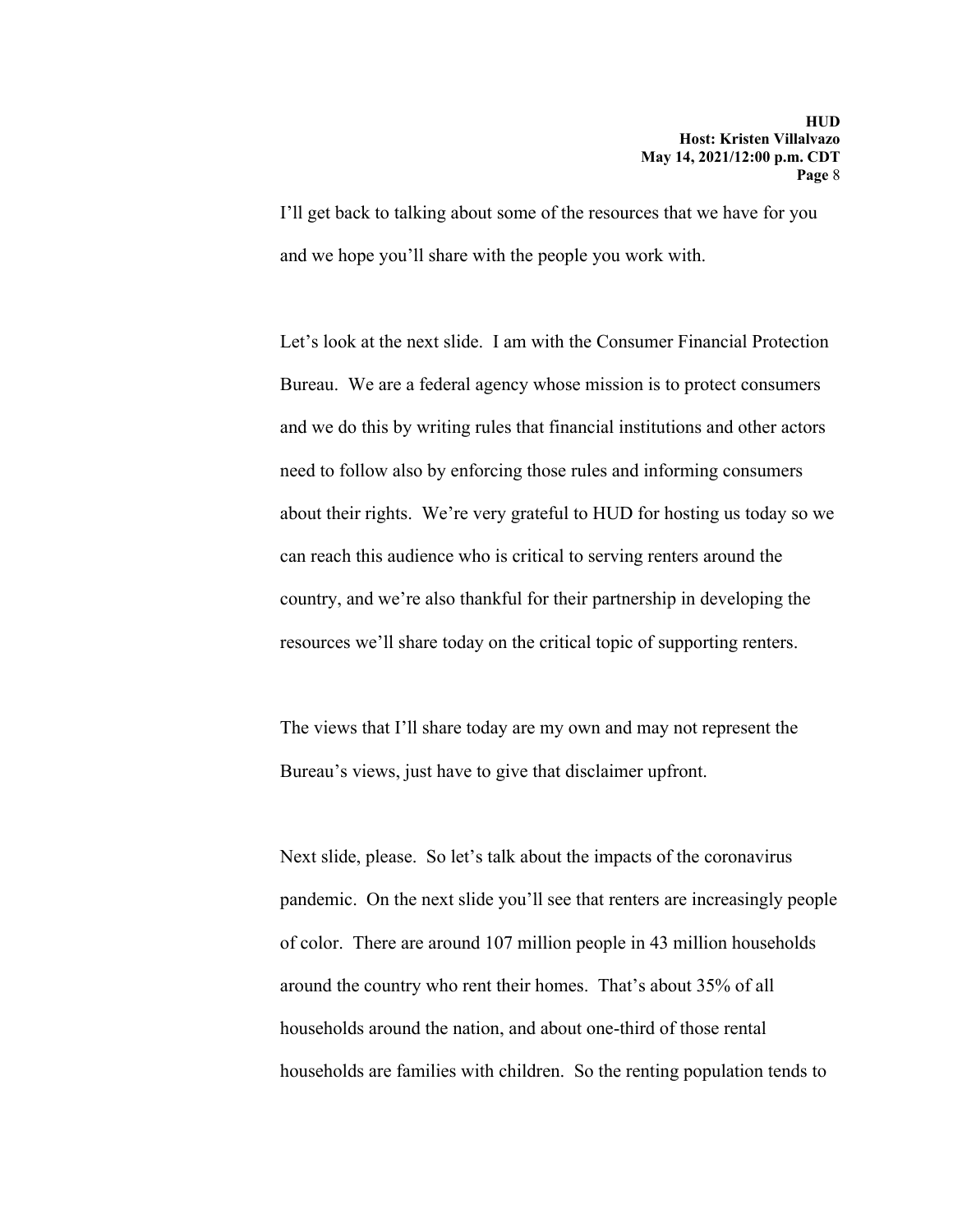be younger, lower income and less white than the home-owning population. And you'll see here blue bars represent the share of renters from each category in 2004. Pink is that share from 2019, and you'll see that the share of people of color who rent is increasing.

Next slide. These numbers are a little hard to read but this is a breakdown of households who rent by income and these numbers are from the Federal Reserve Bank of New York. So, overall, as I said before, renters are around 35% of all US households but among low income households. In the US, that number is around 70%. For moderate income households, around half rent their homes, then less than a third of people in middle and high income brackets rent. And, the income levels are based on area median income.

These numbers are from the Census Household Pulse Survey. It's a weekly survey to households around the country and the results are generally considered to be nationally representative. So, each bar represents a different race or ethnic category, so for instance brown represents renters who are white, and the pink bar represents Black renters. On the left-hand you'll see that twice the percentage of Hispanic, Black, and Asian renters said they were behind on rent payments as white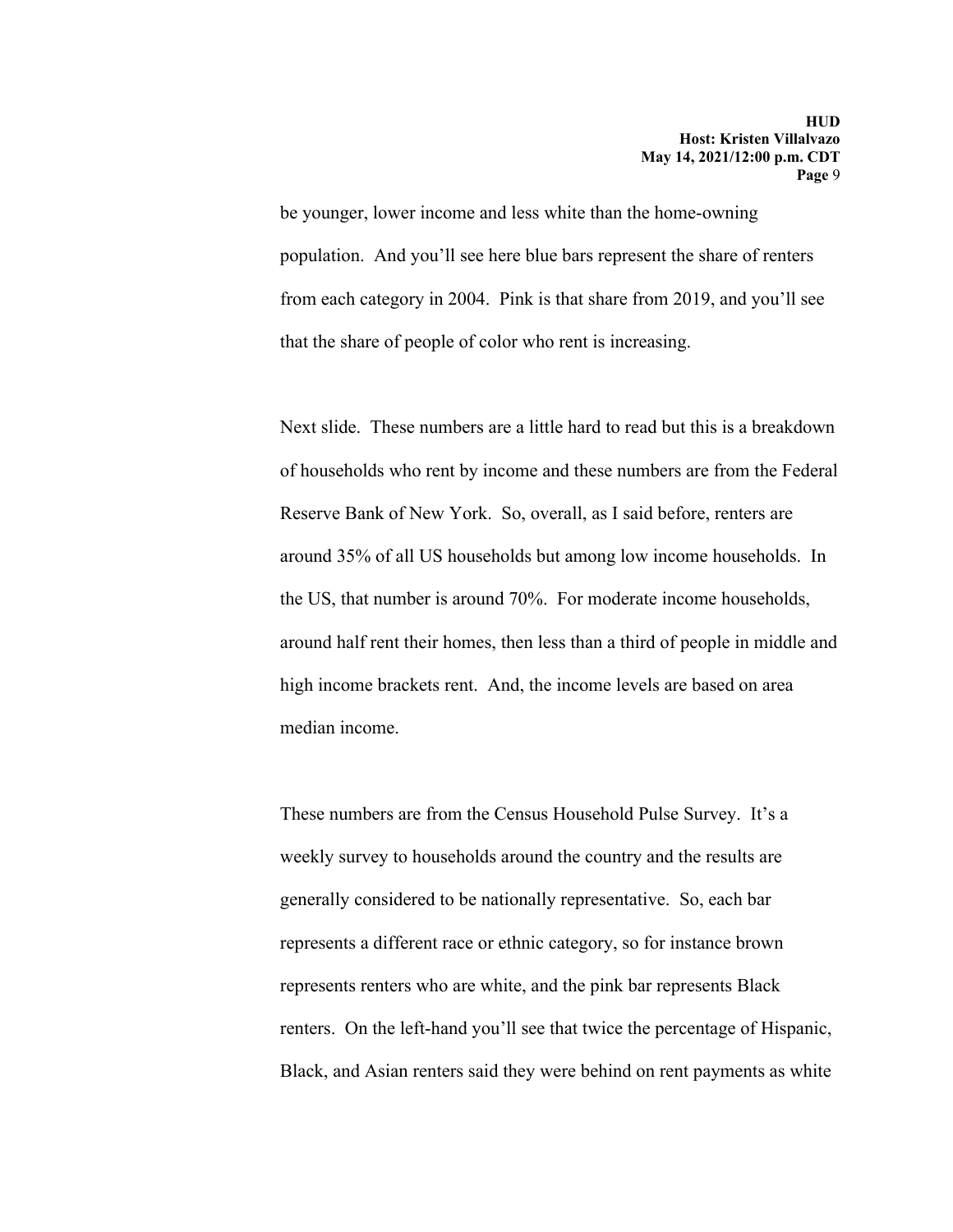renters. And on the right, nearly half of all white and Black renters said that they could be evicted in the next two months. That's a staggering percentage and an indication of housing instability that we're seeing around the nation. Then you can see the rates of housing instability around the country by using the Household Pulse Survey interactive tool, and I'll put the link in Chat.

This data comes from the Eviction Lab which tracks eviction filings in several cities and states around the country. The data doesn't cover every jurisdiction around the country but it's the biggest source for eviction data nationwide. The graph shows the difference in evictions filed between last year in 2020 and the historical average. So the light green line at the top is the average total evictions filed over the course of each year in the past. And in a typical year, a similar number of evictions is filed each month so that's why you see the line rising steadily upward. That's the number of total number of evictions filed that year historically.

And then the dark green line is the number of evictions filed in 2020. You'll see that evictions definitely slowed around the time that a national emergency was declared, around the coronavirus in about mid-March and eviction filings continued to rise but much more slowly. They actually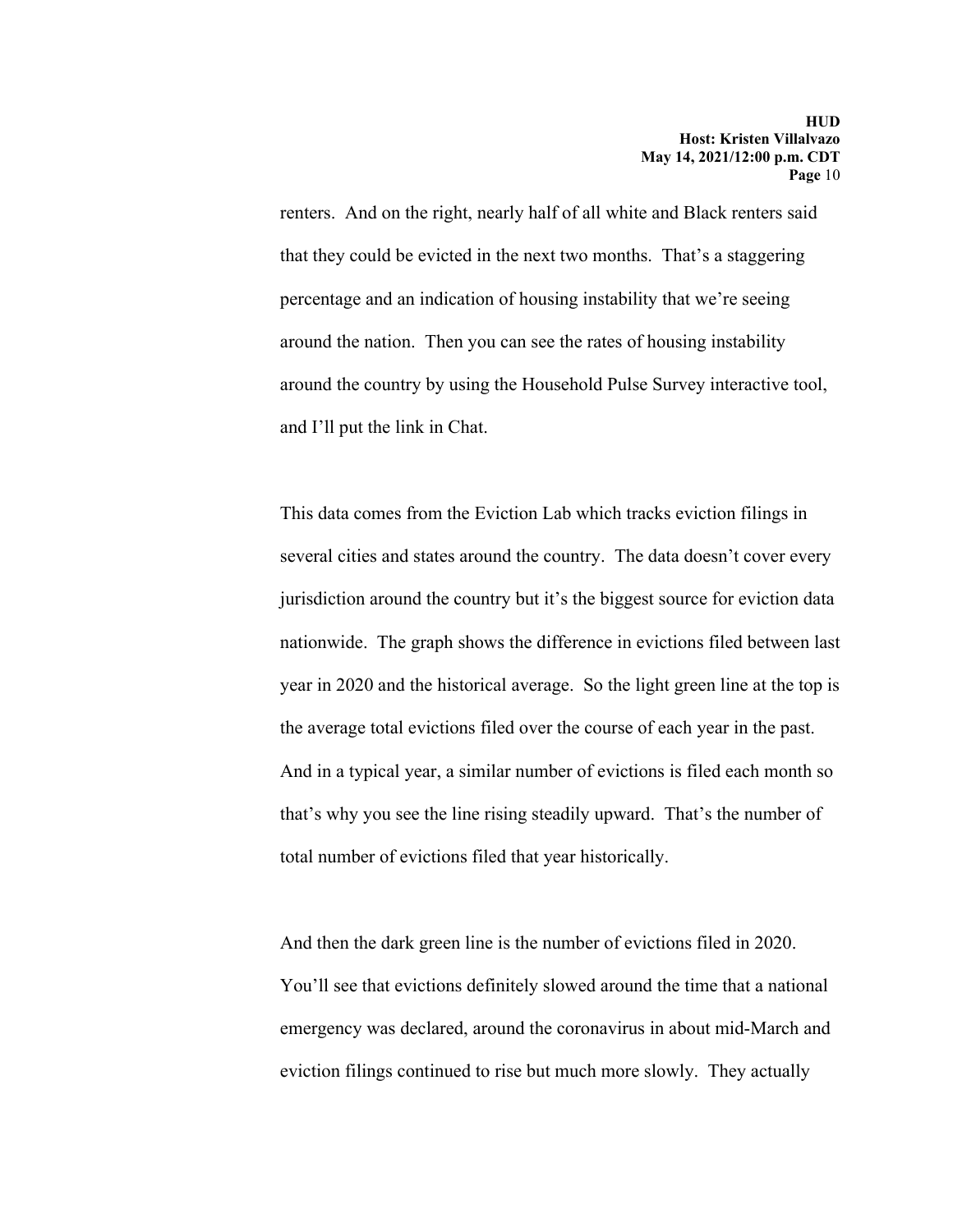picked up a bit after September 2020 when the CDC announced the federal moratorium and by the end of 2020 the number of filings was about half of the historic average.

You can check out this filing data for yourself as well so I'll put a link in Chat for that.

On the next slide, we're looking at the Census Household Pulse Survey again. Darker states are seeing a higher percentage of people who rent say that they're behind on rent and eviction is likely in the next two months. This percentage is lower than the 50% that you saw on earlier slides because this is a proportion of all the adults in the state instead of just renters. So the percentage of all adults who are renters, behind on rent, and think that they could be evicted in the next few months is especially high in darker areas. So you'll see that District of Columbia, Georgia, Nevada, Louisiana and Mississippi for instance are seeing more acute housing instability. But I should note that for larger states like California and Texas, the percentage may be diluted a bit because the total number of people living there is so large.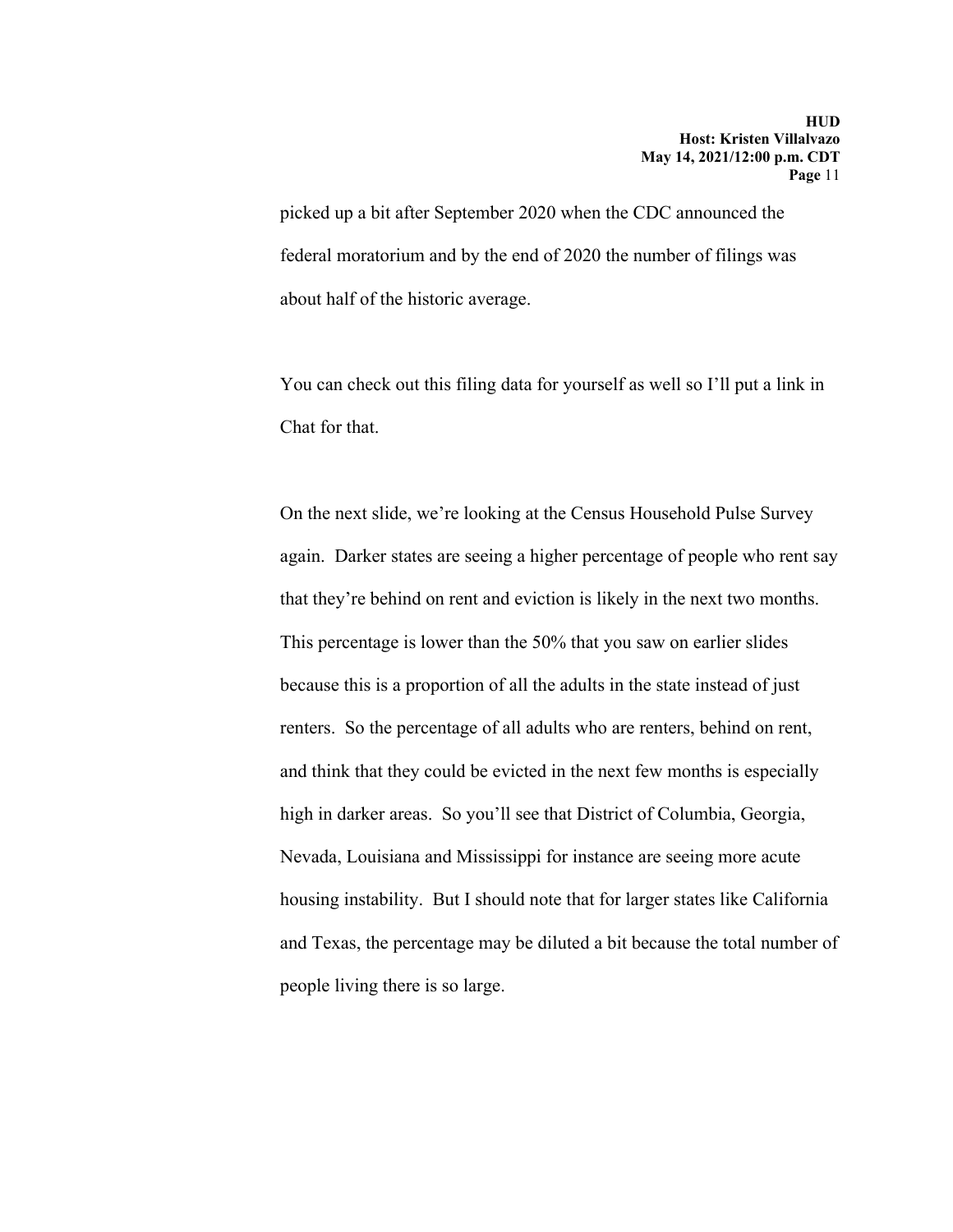Next slide. Consumers lack awareness of their options and that's why we are so glad to be able to talk with you today about those protections. So the estimated number of tenant households that are behind on rent is around 8.8 million and there are protections for both homeowners and renters but they need to take action. Because so many are unaware of their rights, we've put together plain language resources and I'll talk about that more later.

Now I'll turn it over to Mike Silver in our Office of Regulations to talk about the CFPB's recent eviction moratorium interim final rule.

Michael Thanks very much, Bev. I'm happy to be here for this important webinar and thanks for the intro, Jerry. I'm very familiar with the great work of housing counseling through my other work on RESPA, particularly the issue of lender funding of housing counseling, which the CFPB took some action on a couple of years ago. But today, I'm here wearing a different hat, talking about the Fair Debt Collection Practices Act and the Bureau's recent interim final rule which I'll refer sometimes to as an IFR relating to the pandemic and evictions.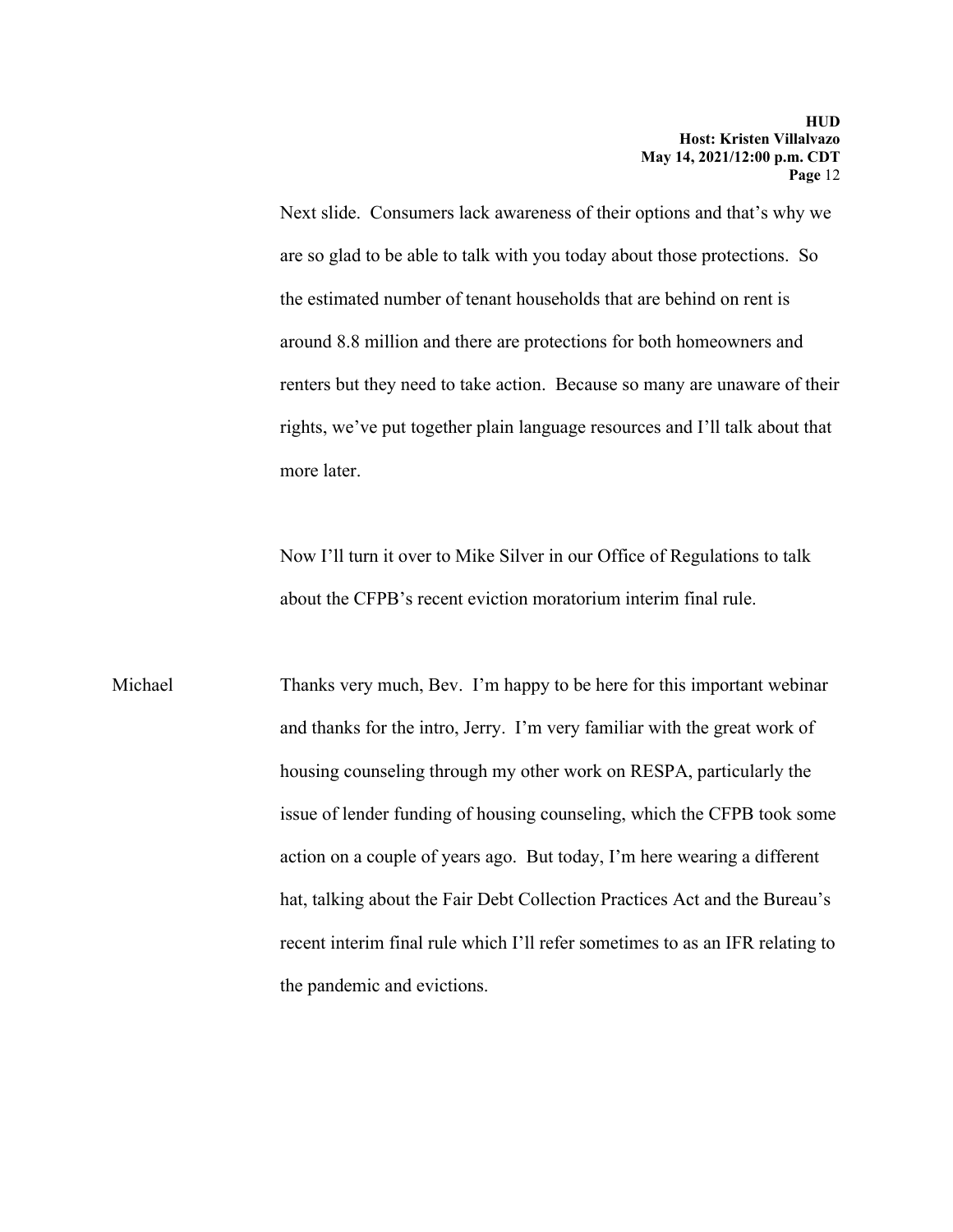I am going to turn my camera on just briefly as I introduce myself so you know that the picture associated with me in the bio matches what I look like right now but I understand due to bandwidth I'm being told to turn this off, largely for the remainder of the presentation. So again happy to be here.

Just a few opening disclaimers, some are process and the last bullet is more substantive, and this repeats a bit of what Bev said earlier. The presentation is being made by representatives of the Consumer Financial Protection Bureau on behalf of the Bureau. It does not constitute legal interpretation, guidance, or advice of the CFPB. Any opinions or views stated by the presenter are the presenter's own and may not represent the Bureau's views. This document is being used in support of a live discussion. As such, it does not necessarily express the entirety of that discussion nor the relative emphasis of the topics therein.

And then finally, I do want to comment at the beginning of the presentation about the IFR about the litigation that many of you I'm sure are familiar with and may be a large question in your minds squirreling around all of this information is really the legal status of both the Centers for Disease Control eviction moratorium itself as well as the Bureau's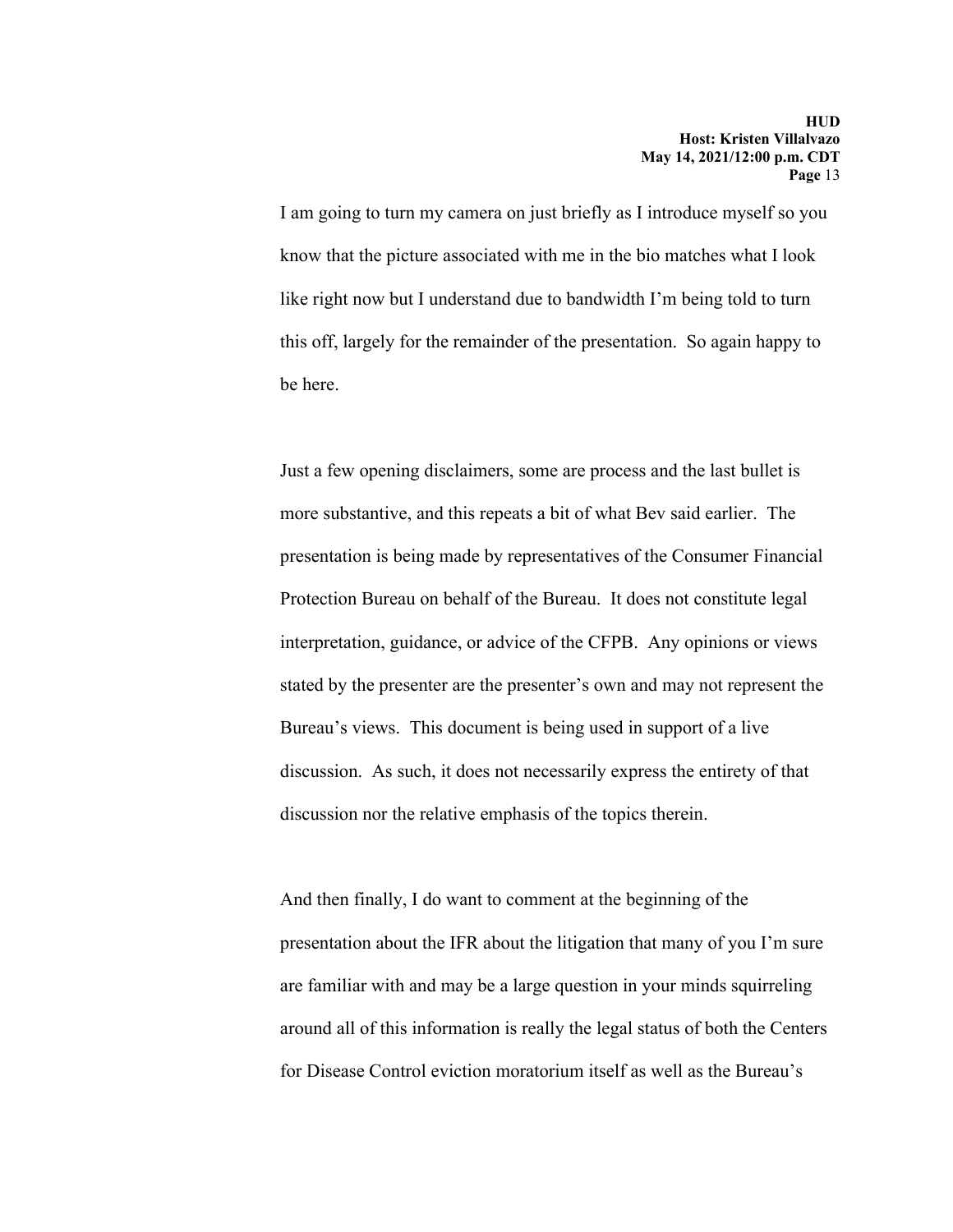interim final rule. I did want to address this upfront because of the pending litigation we're not able to comment really much at all on the details and the particulars as a matter of policy. But, I did want to address a couple of points upfront about this.

First, regarding the CDC eviction moratorium litigation, we're aware of the litigation. The Bureau is closely monitoring the litigation and its effects on the Bureau's FDCPA interim final rule. This does include the opinion from May 5th by Judge Friedrich in the DC District Court which vacated the CDC order nationwide. The Justice Department has filed a notice of appeal to the DC Circuit Court of Appeals and is seeking an emergency stay of the order of the District Court pending the appeal. The District Court also has granted and administrative stay of its order while it considers this motion.

Simply put, there's a lot that's in flux and there's litigation in multiple district courts across the country and in one or two cases it's going to be appeals court level as well. And these are fast-moving litigation developments so my update right now on this Friday in theory could be superseded by events very quickly. So this is just the update as of today.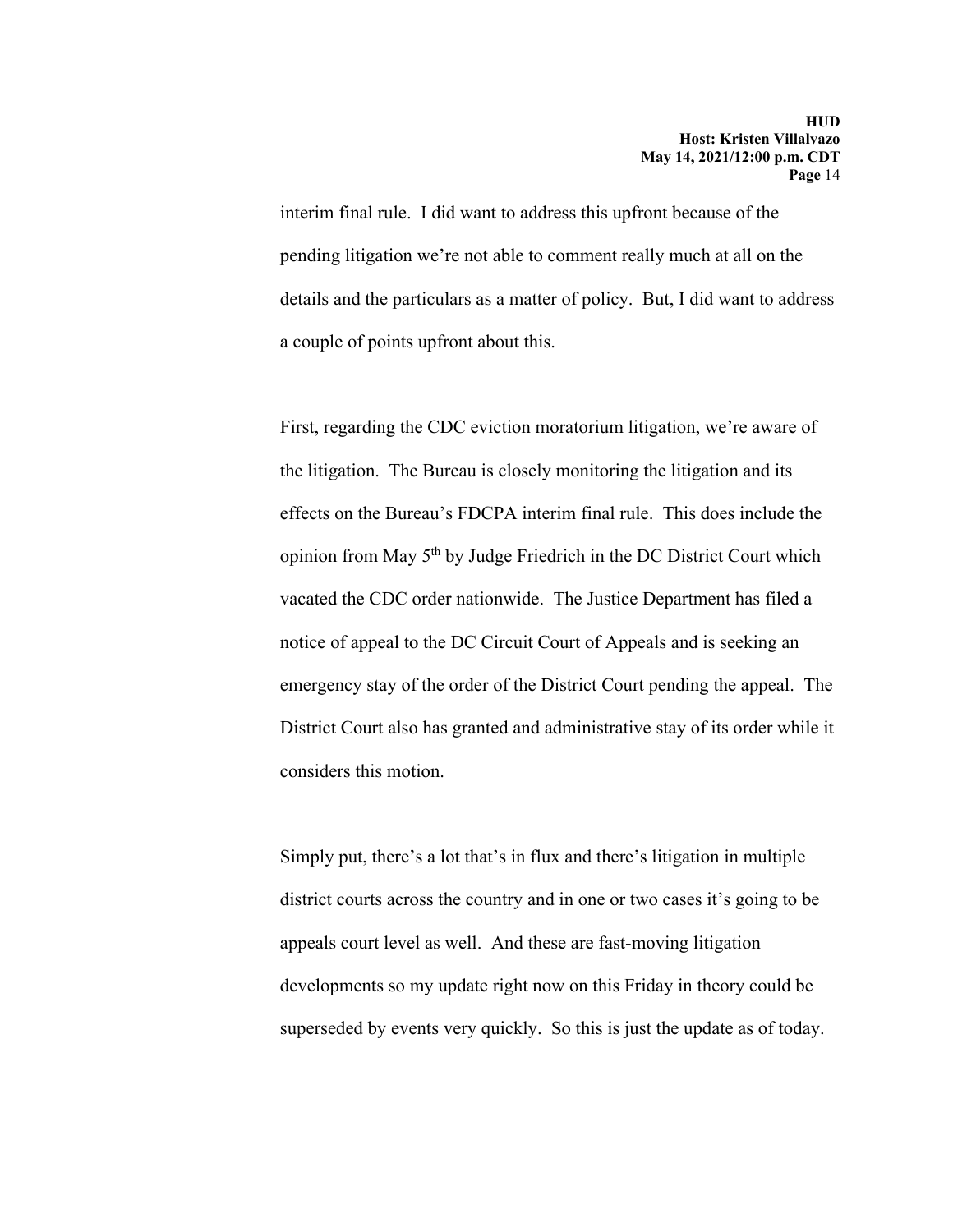The Bureau's FDCPA interim final rule that relates to the CDC order applies only to debt collectors, and we'll get into some more of the substance on this in a bit, but just to emphasize in the beginning it applies only to debt collectors "collecting the debt in any jurisdiction in which the CDC order applies." Likewise, the interim final rule only requires debt collectors to provide the required disclosures to a consumer to whom the CDC order reasonably might apply. Accordingly if the CDC order does not apply in a particular jurisdiction or with respect to a particular consumer due to a court order, the Bureau's FDCPA interim final rule does not apply.

Given the ongoing litigation in multiple jurisdictions, as I mentioned, which are in different procedural phases, the Bureau is not in a position at this time to comment further on the CDC order, litigation, and its effects if any on the FDCPA interim final rule. If you desire more specific information about these cases, please contact the Office of Public Affairs at the US Department of Justice.

Now, we understand there also may be questions about a lawsuit that was filed in District Court in Tennessee on May 3rd that challenges the Bureau's rule in contrast to litigation over the CDC order. The Bureau is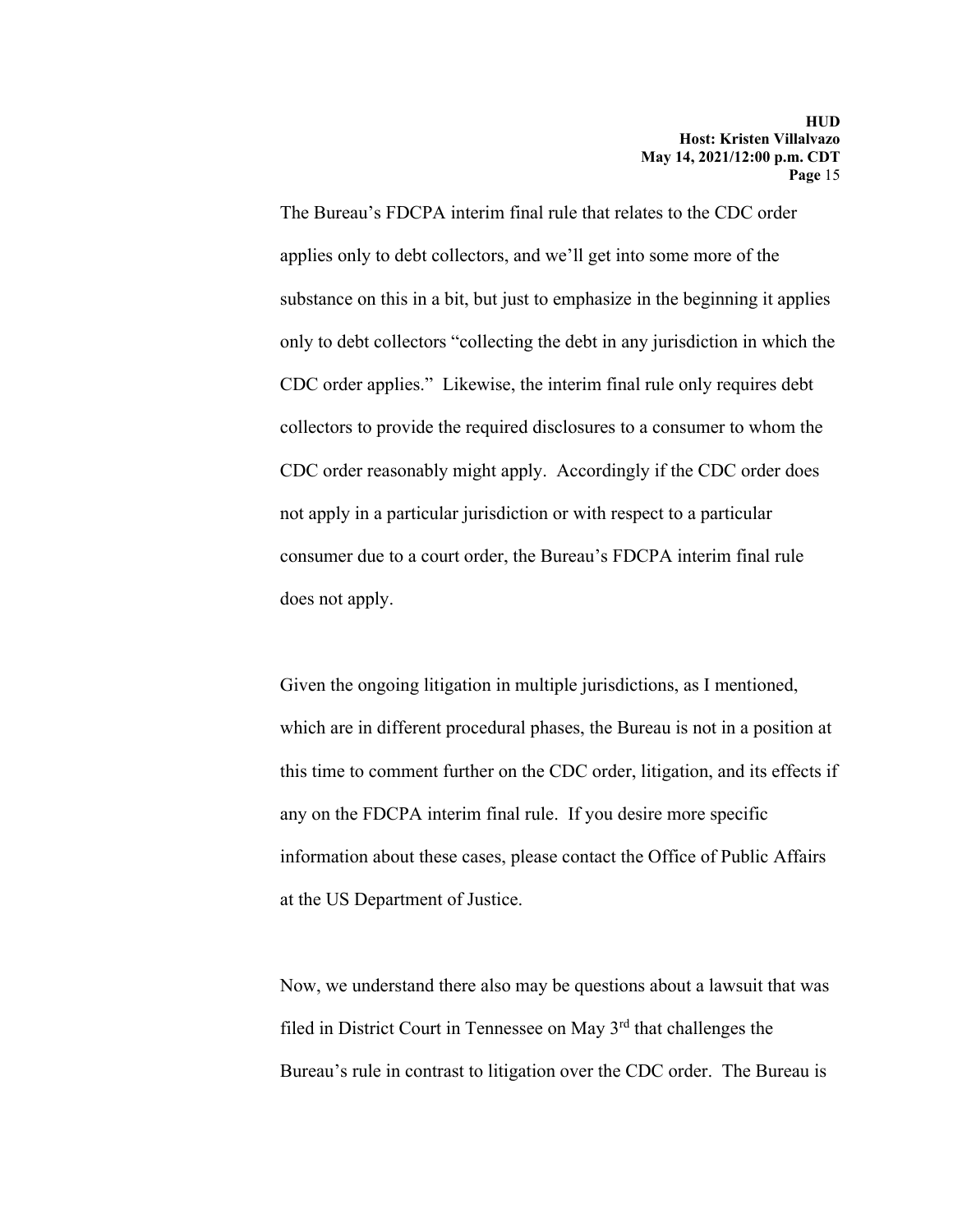opposing the motion for a temporary restraining order in this litigation and submitted a brief on May  $10<sup>th</sup>$  for setting forth its legal arguments in support of this position. This brief may be found online through links in public news articles around the PACER court document system. This is ongoing litigation so we have no further comment.

I want to reemphasize the general point earlier that the interim final rule applies by its terms only to debt collectors collecting debt in a jurisdiction in which the CDC order applies.

With that out of the way, I would like to talk about more of the specifics of the IFR and the background. So, next slide, please. On September 4, 2020 the CDC published an agency order entitled Temporary Halt in Residential Evictions to Prevent the Further Spread of COVID-19. Eviction moratoria protect public health in a number of ways. They encourage self-isolation by people who become ill or who are at risk for severe illness. Secondly, they allow state and local authorities to more easily implement stay-at-home and social distancing directives to mitigate the community spread of the disease. Third, eviction moratoria limit the likelihood of individuals moving into close quarters in congregate or shared-living settings, such as homeless shelters, which then puts them at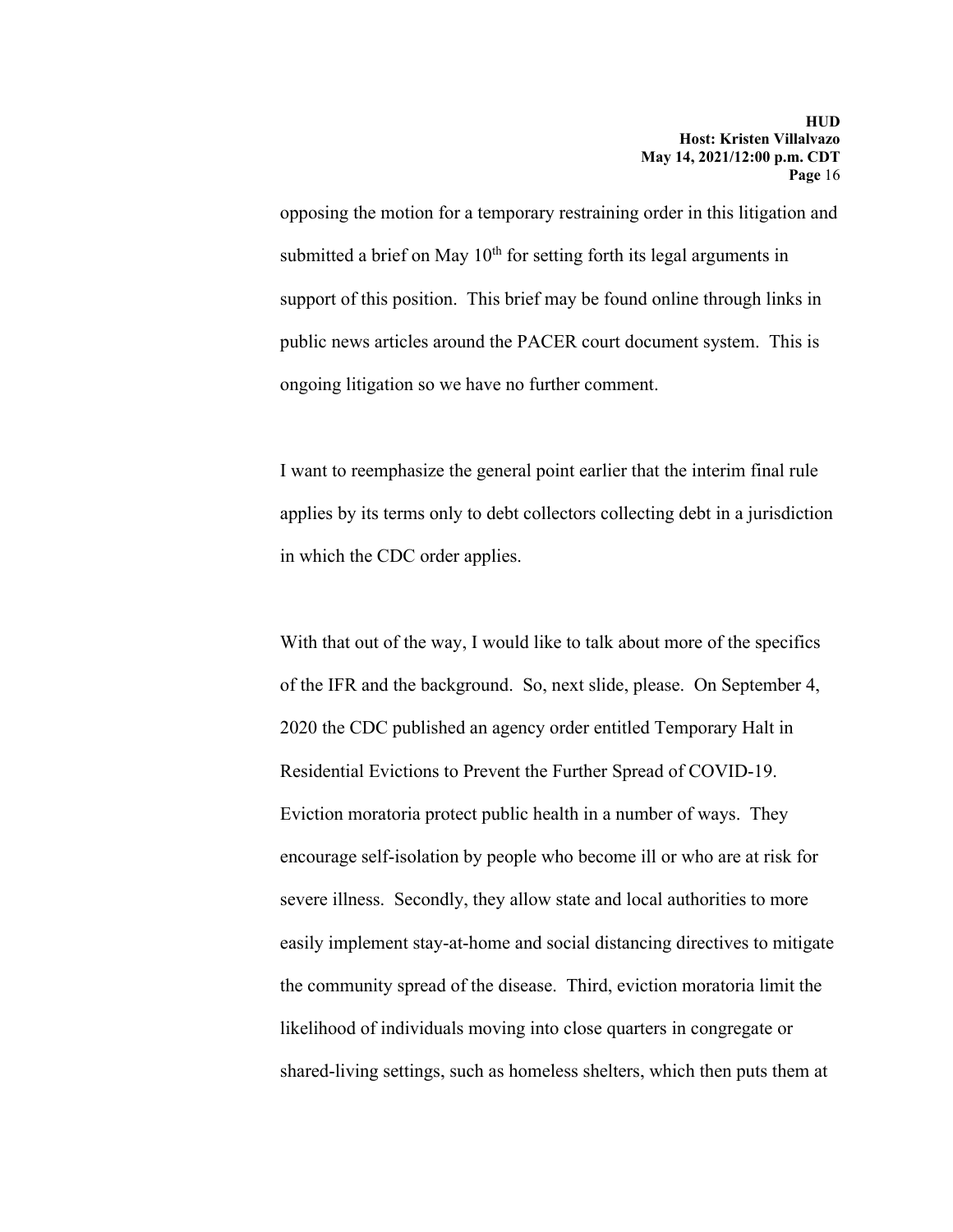higher risk of contracting COVID-19. The CDC order was extended three times. In the most recent extension on March 29, 2021 the CDC order was extended to June 30, 2021.

Next slide, please. What does the CDC order do specifically? The CDC order generally prohibits a landlord or owner of the residential property or another person with a legal right to pursue eviction or possessory action from evicting for a nonpayment of rent any person protected by the CDC order from any residential property in any jurisdiction in which the CDC order applies. This prohibition applies without limitation to agents and attorneys acting on behalf of the landlord or an owner of the residential property.

There are some important limitations to the scope of the eviction moratorium, which I'd like to walk through right now quickly. First, it does not apply in any state, local, territorial or tribal area with a moratorium on residential evictions that provides the same or greater level of public health protection than the requirements listed in the CDC order. It also does not apply, and I may have touched on this point at the beginning regarding the litigation, to the extent its application is prohibited by federal district court order.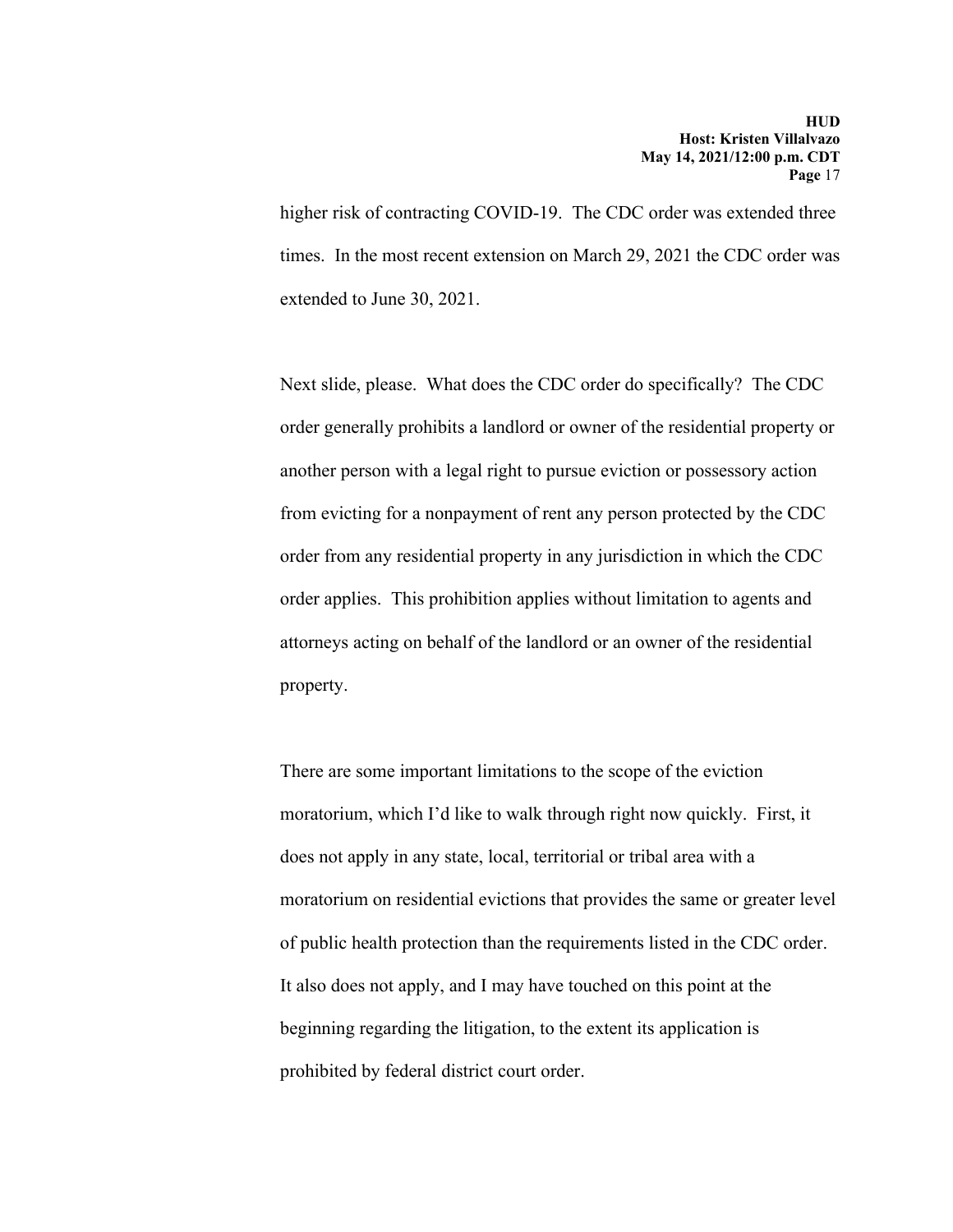Secondly, it does not cover evictions that are not based on the nonpayment of rent.

And third, it does not prevent the filing of an eviction action. The CDC order does prohibit the physical removal of a covered tenant from the property. As the FAQs issued by the CDC associated with the order make clear, "The order is not intended to terminate or suspend the operations of any state or local court, nor is it intended to prevent landlords from starting eviction proceedings provided that the actual physical removal does not take place during the period of the order."

Next slide, please. What does a tenant have to do to receive protections under the CDC order? To be covered by the CDC's eviction moratorium, a person must submit a written declaration under penalty of perjury attesting to certain eligibility criteria that generally establish that because of the person's financial situation the person is unable to make full rental payments and if evicted, likely would become homeless or would be required to move into a congregate or shared-living setting.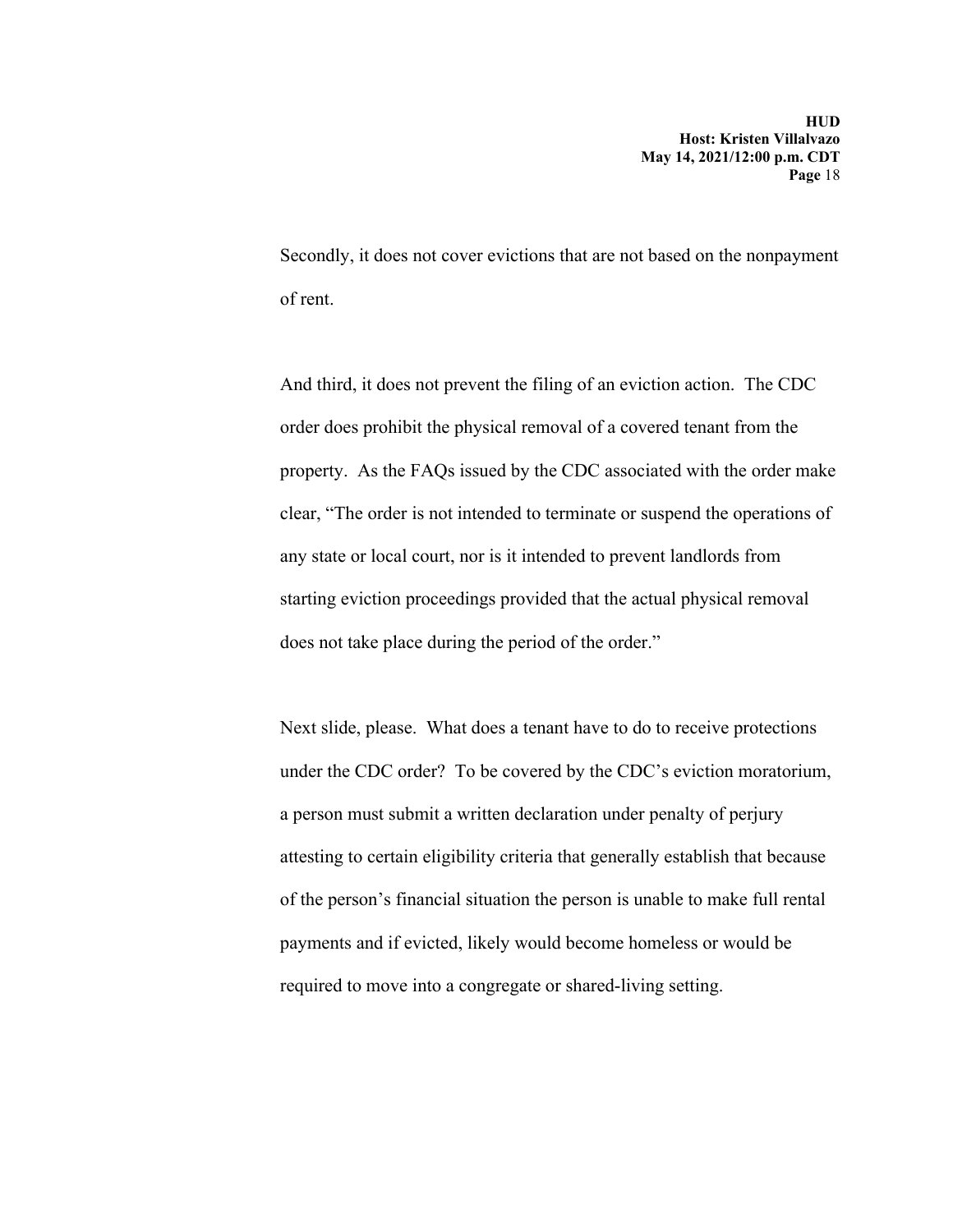Notwithstanding the CDC order and its protections, the Bureau has concerns about ongoing eviction-related consumer harms, and these are the concerns underlying the action that we took with respect to the interim final rule. First, there are concerns that consumers may not have adequate awareness of the CDC eviction moratorium. The Government Accountability Office report analyzing the effectiveness of COVID-19 eviction moratoria found that some renters may not fully understand that they have to take action to become protected under the CDC order or may not understand all the required steps, including how to submit the required declaration. In the report, the GAO stated, "Clear, accurate and timely information" is "essential to keep the public informed during the COVID-19 pandemic."

Secondly, and like the first point, this is something that is discussed in the background section to the Bureau's interim final rule, the Bureau has received reports that when some renters attempt to exercise their rights under the CDC order they may be falsely informed that they are ineligible for the eviction protections or they may be discouraged from submitting a declaration. This feedback includes allegations that debt collectors have engaged in such eviction-related conduct. For instance, consumer advocates and legal aid organizations have reported instances of landlords'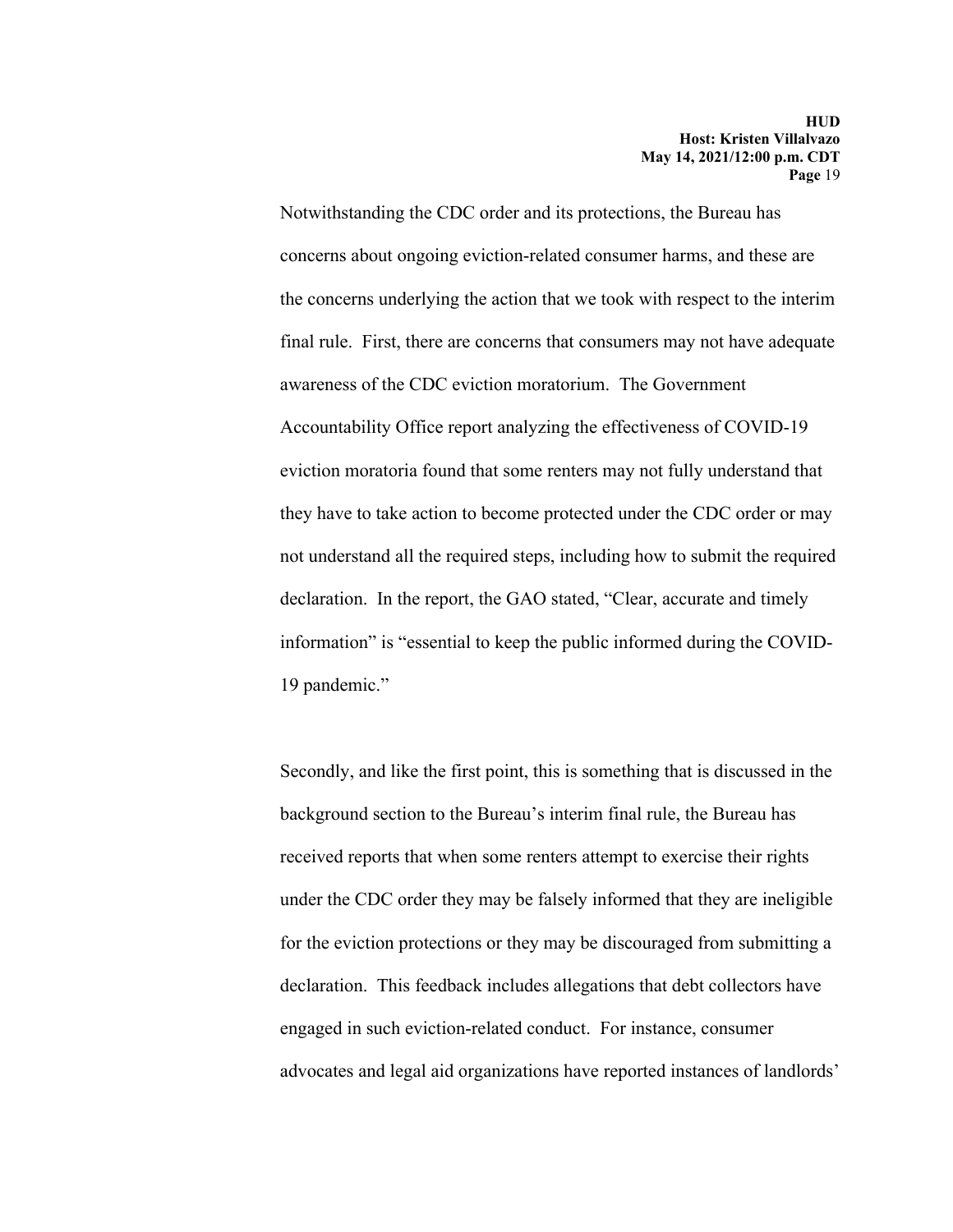attorneys refusing to accept a signed tenant declaration when presented with one or advising landlords to have their property managers tell tenants who present a signed declaration that they're not eligible under the CDC order as a means of avoiding compliance with the order.

Next slide, please. So now I'm going to discuss more of the particulars of the Bureau's interim final rule. To address these concerns, on April 19, 2021, the Bureau published a rule to amend Regulation F, which implements the Fair Debt Collection Practices Act, or the FDCPA. The rule is intended to increase awareness of the CDC order and to clarify that certain misrepresentations related to the CDC order are prohibited.

There are two interventions in the interim final rule. Both of these have three predicate conditions. First, they apply to a debt collector collecting a debt in any jurisdiction in which the CDC order applies. Secondly, both interventions apply during the effective period of the CDC order. And third, both interventions apply when a debt collector is acting in connection with the collection of the debt.

The first intervention requires debt collectors to provide written notice to certain consumers that they may be eligible for temporary protection from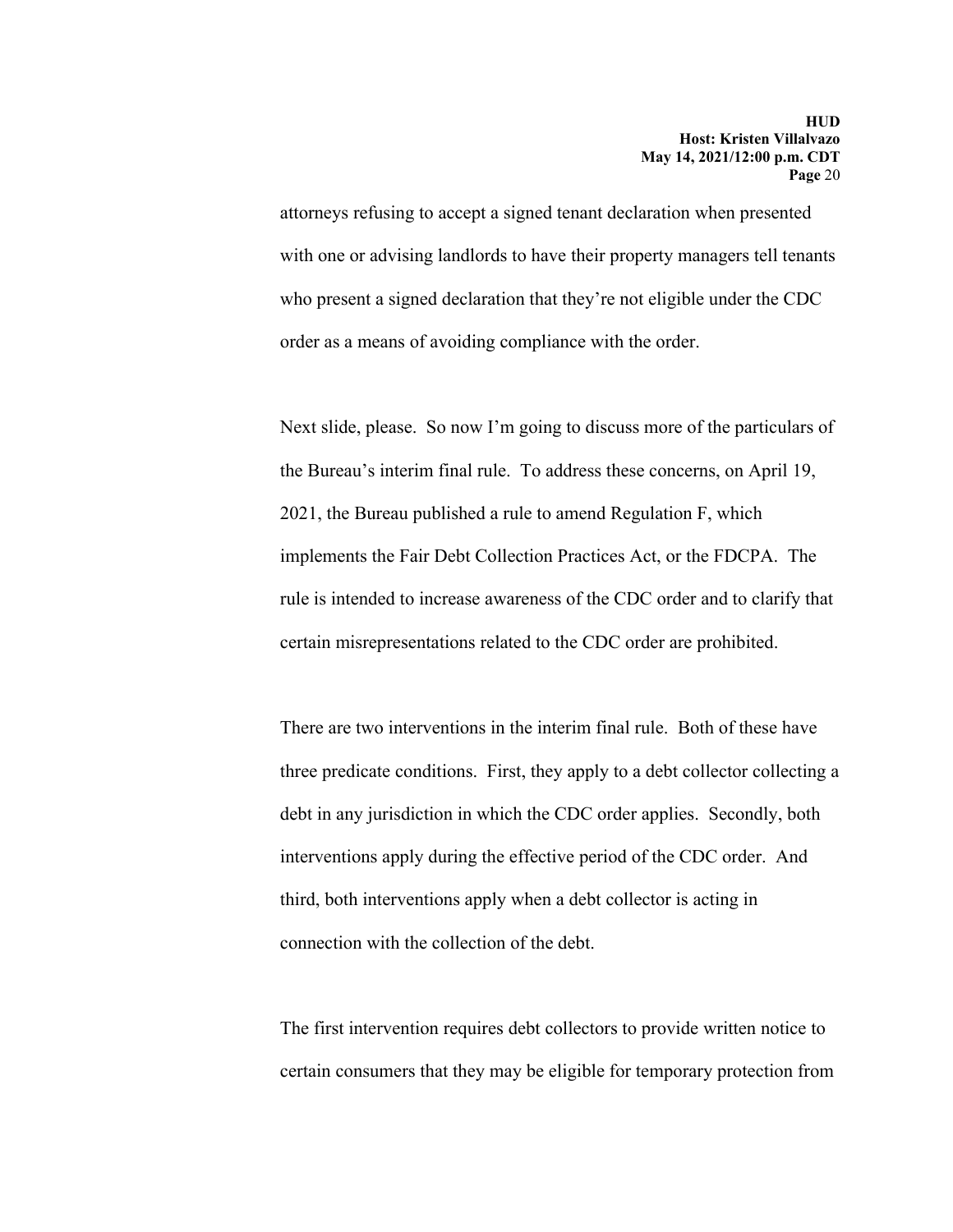eviction under the CDC order. The second intervention clarifies that a debt collector may not falsely represent or imply to a consumer that the consumer is ineligible for temporary protection form eviction under the CDC order.

Next slide, please. A very important point to the interim final rule relates to the scope of coverage and we've gotten a number of questions about this since the rule was released. So, who is a debt collector under the FDCPA and further, how does the rule relate to landlords and property owners? Since the interim final rule is based on FDCPA authority, it only applies to debt collectors as that term is defined in the FDCPA. Generally speaking, under FDCPA Section 8036, a person is a debt collector because the principal purpose of their business is to collect debts or because they regularly collect or attempt to collect debt.

There are some exceptions to this general definition but this is the basic framework. There is an exemption in this definition that would typically cover landlords or property managers. This is Section 8036(F)3 [ph]. Essentially what this exception says is that if you debt collect in default, you're a debt collector. If you merely collect delinquent debt, you're considered a servicer and generally would not be covered.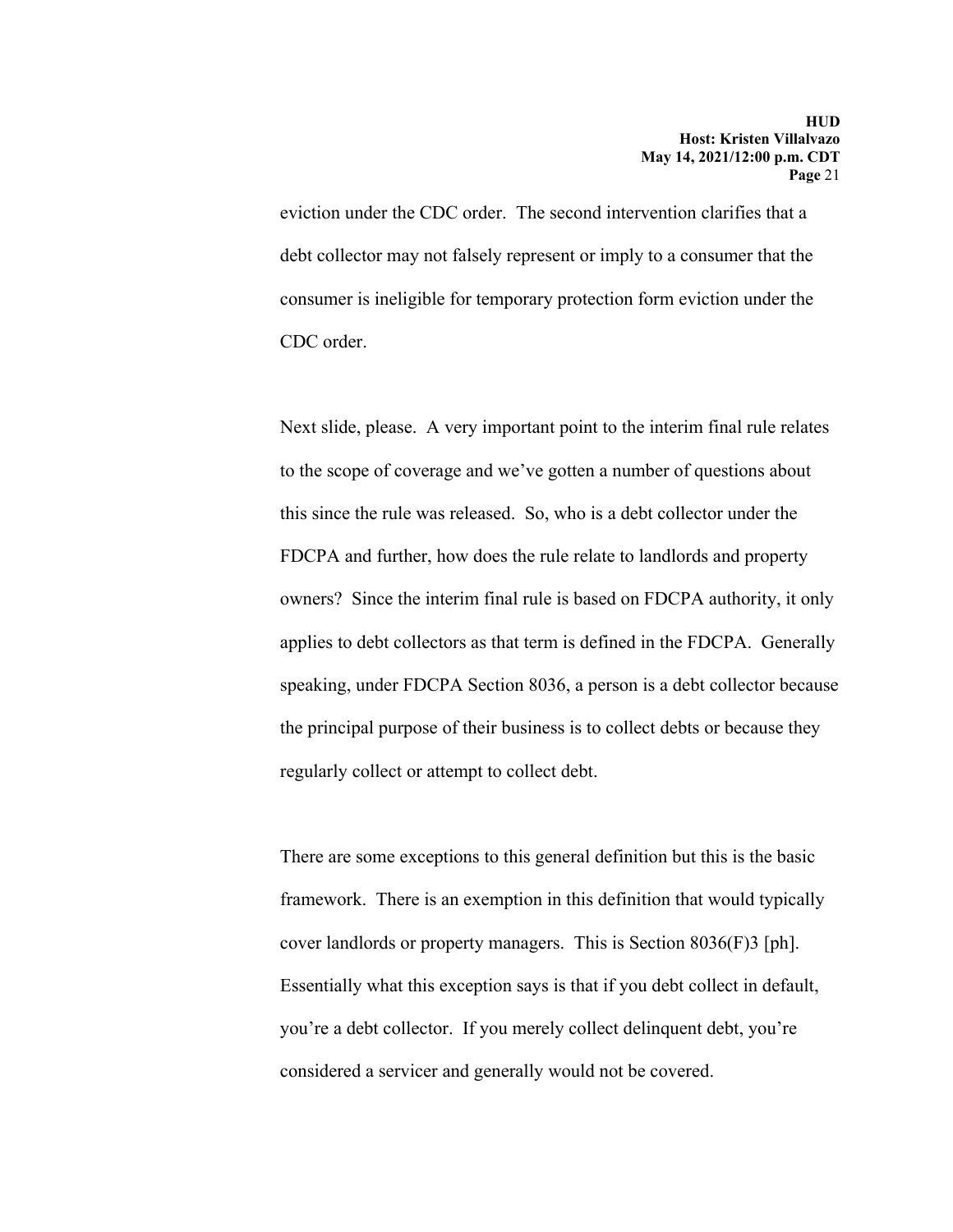Attorneys who regularly engage in debt collection activity, even when that activity consists of litigation, can be debt collectors as defined in the FDCPA. And there's a Supreme Court case noted in the slide which stands for this proposition or supports this proposition. Therefore, attorneys who for example serve eviction notices or file eviction lawsuits on behalf of landlords to collect unpaid residential debt may be debt collectors.

An important point to remember is that landlords and residential property owners typically are not FDCPA debt collectors—this is due to the exception I noted earlier—and therefore, typically are not covered by the FDCPA. However, depending on the facts and circumstances, the interim final rule may cover agents and attorneys that act on behalf of landlords that those agents or attorneys are debt collectors as defined by the FDCPA. And just to reemphasize the earlier point, even if landlords and residential property owners and property managers are not covered by the FDCPA and therefore not directly covered by the Bureau's interim final rule, they would be covered under the CDC order itself.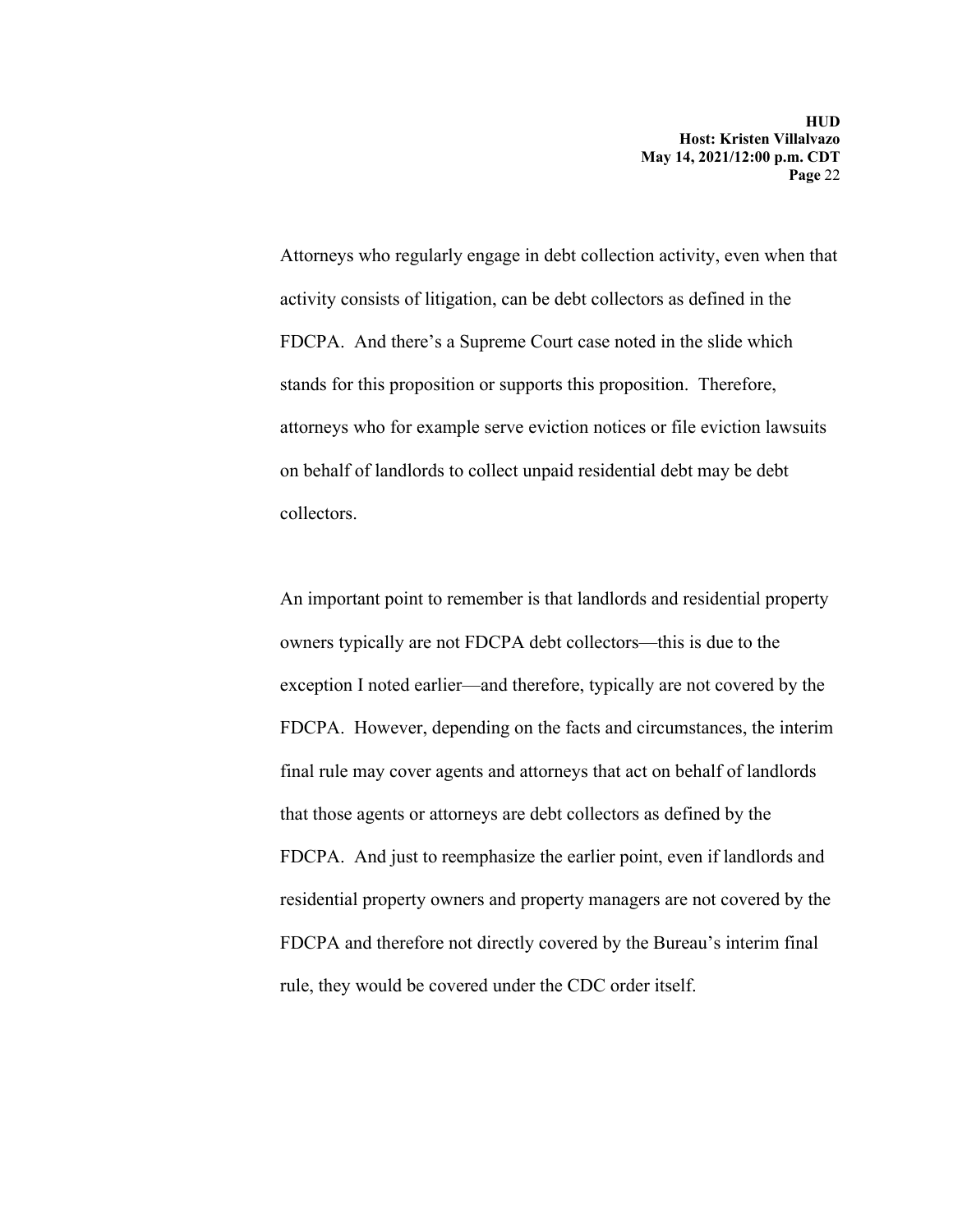Next slide, please. So now I'm going to give a little more detail about the notice requirement in the interim final rule. This is Section 1006.9(C)1. Section 1006.9(C)1 prohibits a debt collector from filing an eviction action for nonpayment of rent against a consumer to whom the CDC order reasonably might apply unless the debt collector discloses clearly and conspicuously and in writing that the consumer may be eligible for temporary protection from eviction under the CDC order. This disclosure must be provided on the date that the debt collector provides the consumer with an eviction notice or if no eviction notice is required by applicable law on the date that the eviction action is filed. In the rule, eviction notice "is a defined term." It means the earliest of any written notice that the laws of any state, locality, territory or tribal area required to be provided to a consumer before an eviction action against the consumer may be filed.

And the official interpretations or commentary to the rule come at 9B3-1 indicates that the term eviction notice includes for example notices to quit, notices to pay rent or quit, or notices to terminate tenancy. We understand that different jurisdictions have different nomenclature for these notices and this comment is attempting to account for that scope of those different types of notices.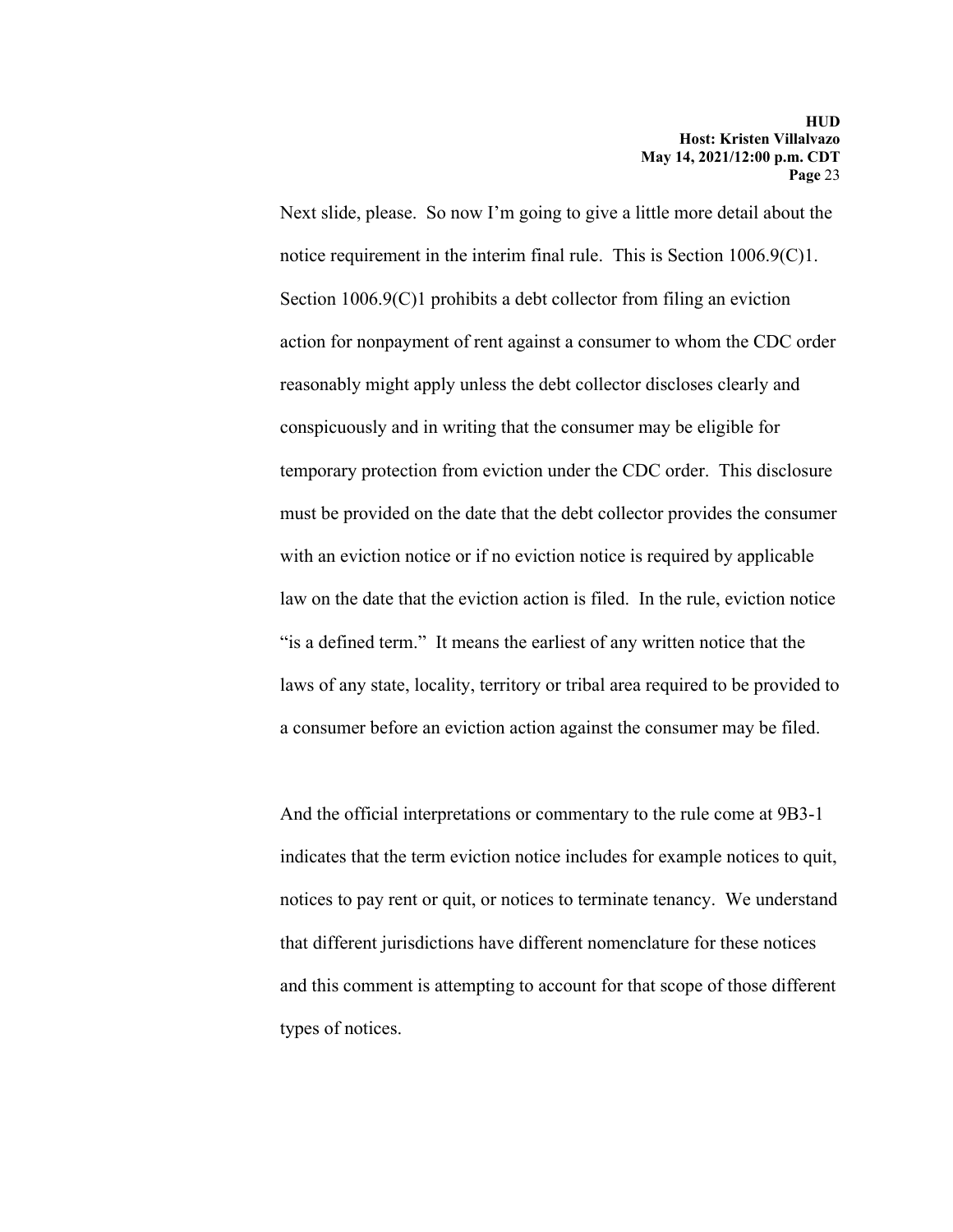Next slide, please. So there are a couple of additional details about this intervention. First, although the rule only requires a debt collector to provide the disclosure to a consumer to whom the CDC order reasonably might apply, the debt collector is not prohibited from providing a disclosure to a consumer even if the consumer might not reasonably be eligible to be a covered person under the CDC order. Plus, the rule does not require a debt collector to make an individualized determination as to a consumer's eligibility for protection under the CDC order. The background section or a preamble of the Bureau's rule goes into some detail about this.

As you know, the CDC order, and as I think I mentioned earlier, itself has five or six different specific eligibility criteria including income levels. And so we made clear in our rule that the debt collector is not required to do some sort of assessment of whether the individual consumer would actually meet those criteria given the complexity and the detail around those criteria. We're just saying that if they reasonably might apply then they have to give the disclosure.

Secondly, as mentioned, the disclosure must be clear and conspicuous. Clear and conspicuous means readily understandable. The location and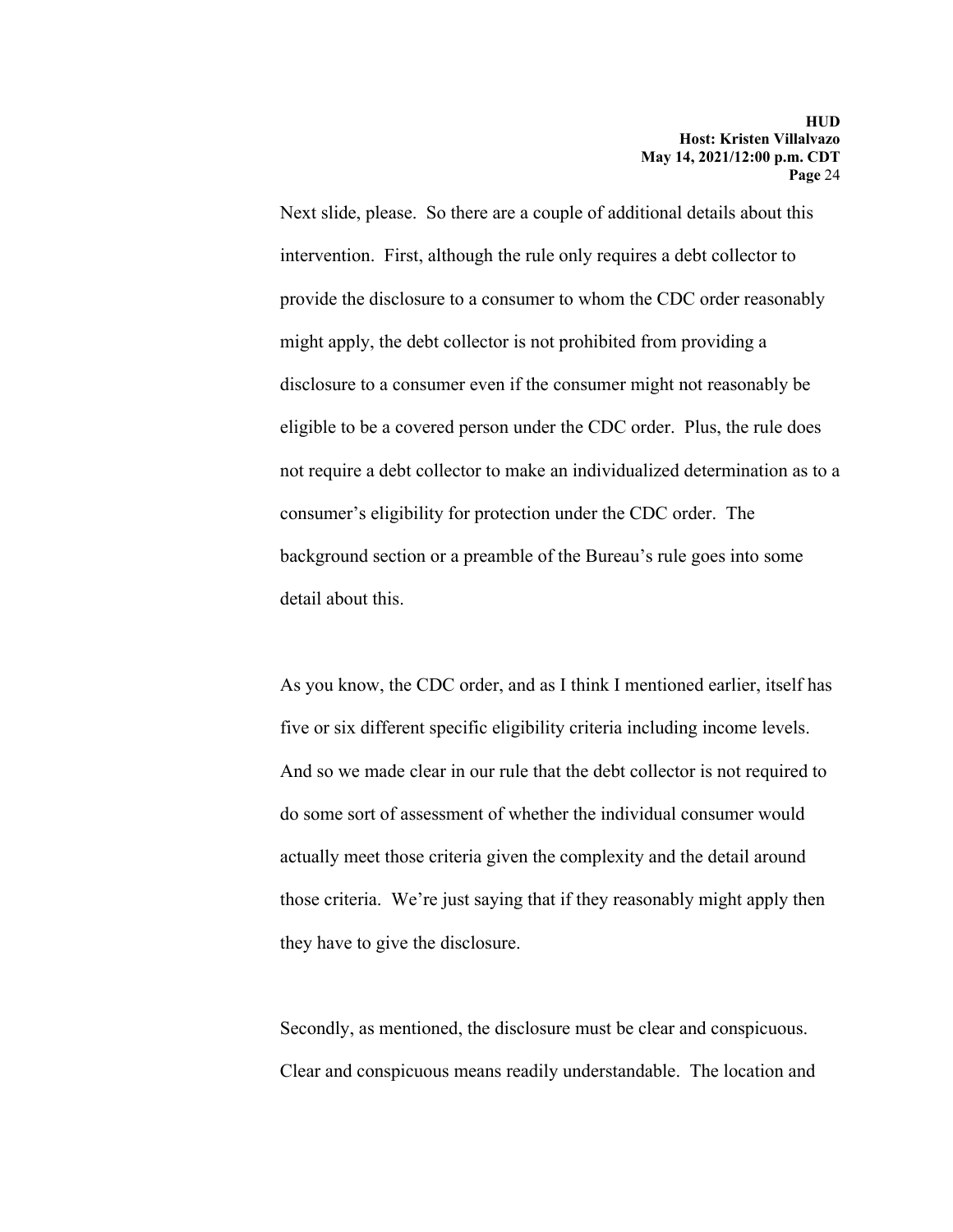type size also must be readily noticeable and legible, although no minimum type size is mandated.

Third, the disclosure must be provided on the date that the debt collector provides the consumer with an eviction notice or if no eviction notice is required by law on the date that the eviction action is filed.

Lastly, the rule does not require the disclosure to be provided more than once but it doesn't prohibit it either. The debt collector can provide the disclosure in each subsequent communication with the consumer.

Next slide, please. This is a particularly important point relating to housing counselors, as I'll walk through in a minute. So, the commentary for Section 1006.921 includes two sample language options that debt collectors may but are not required to use to comply with the disclosure requirement. So, again, the rule itself, 1006.921, provides the disclosure requirement which is rather general and high level in terms of how it's stated in the rule. The commentary gives some clarification additionally as to some sample language options that could be used but are not required to be used. The sample language alerts consumers to the possibility of protection from eviction, it prompts them to take follow-up steps and it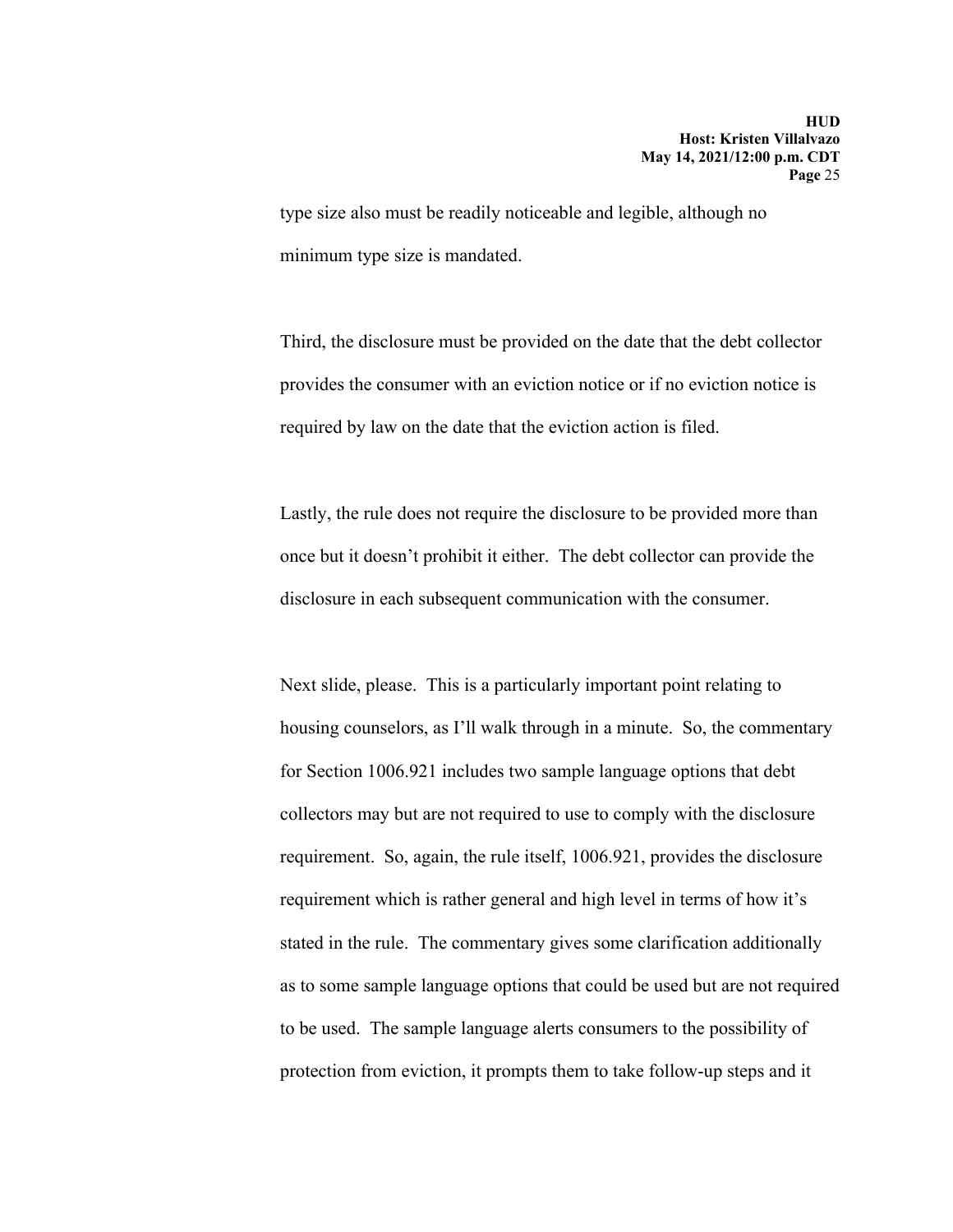directs them to further resources available on the Bureau's website and by telephone through the HUD Housing Counseling Program. Use of the sample language provides a safe harbor for the disclosure requirement. This is in comment 921-5.

So just to be more specific, there are two options again. The first option provides sample language that a debt collector may use to disclose that the consumer may be eligible for eviction protection solely under the CDC order. The sample language reads, "Because of the global COVID-19 pandemic, you may be eligible for temporary protection from eviction under federal law. Learn the steps you should take now. Visit www.CFPB.gov/eviction, or call a housing counselor at 800-569-4287."

The second option provides alternative sample language that covers the CDC order and other state or local moratoria. That language reads, "Because of the global COVID-19 pandemic, you may be eligible for temporary protection from eviction under the laws of your state, territory, locality, or tribal area, or under federal law. Learn the steps you should take now. Visit www.CFPB.gov/eviction or call a housing counselor at 800-569-4287."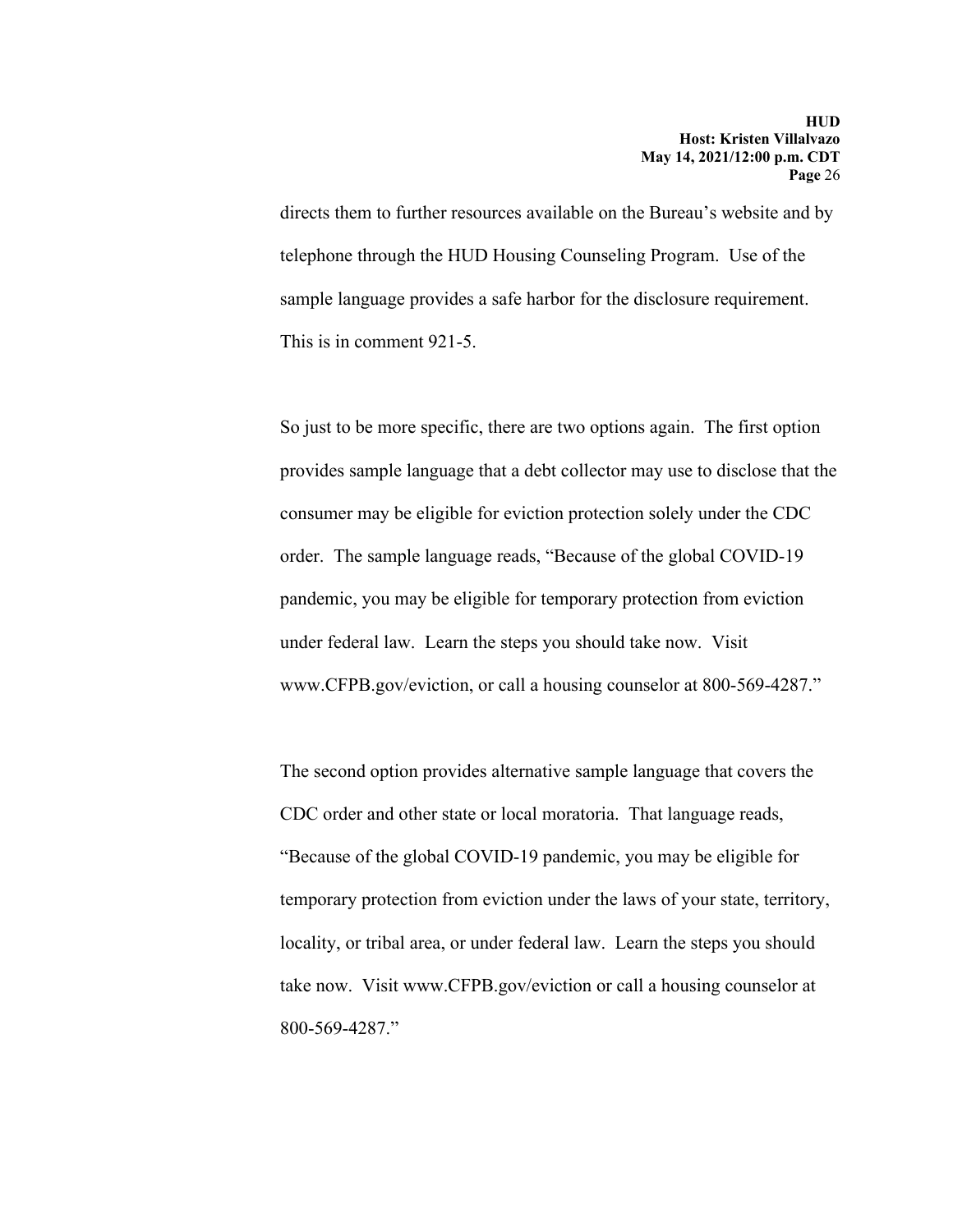While the rule does not require debt collectors collecting debt in jurisdictions with state or local moratoria to disclose those moratoria, the Bureau recognizes that a debt collector may nevertheless choose to do so. The Bureau also recognizes that a debt collector may be uncertain about whether the CDC order or a more protected moratorium applies so the second option provides alternative sample language that a debt collector may use to make a disclosure that covers both the CDC order and other laws. And again, this relates to the point I made earlier when describing the CDC order itself and how by its terms the CDC order did not apply in jurisdictions where there were more protective from a public health perspective moratoria at the state or local level, or tribal or territory level.

Our rule, the CFPB rule, clarifies that a debt collector does not violate the FDCPA merely because the debt collector provides this alternative sample language in a jurisdiction in which only the CDC order applies or in which the CDC order does not apply.

So again, I know that was a lot of information on this one slide but just to summarize, the rule has a high-level, general disclosure requirement. The commentary to the rule provides sample disclosure language, two different options are given, one which debt collectors may but are not required to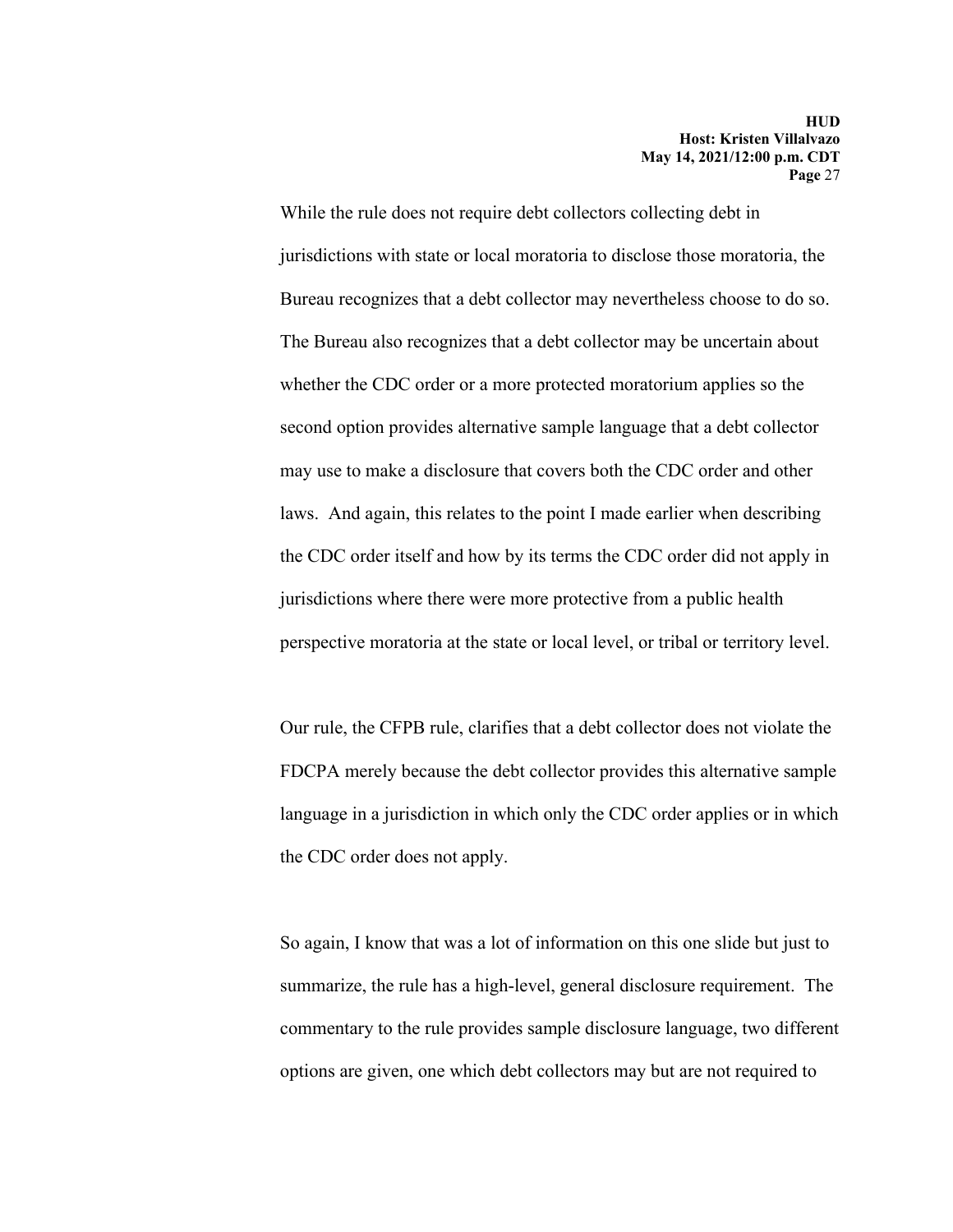use. One would only disclose the possibility of protection under the CDC order or federal law. The second would also cover state or local or territorial or tribal moratoria. And, there are specific callouts in the sample disclosure language for the CFPB's website, which has eviction resources, as well as HUD's phone number to reach a housing counselor. The preamble discusses the reasons for having these two different resources that are pointed to.

Next slide, please. I just want to talk briefly about the second intervention. This is in Section 1006.9(C)2, false or misleading statements about consumer ineligibility for protection. This clarifies that a debt collector may not falsely represent or imply to a consumer that the consumer is ineligible for temporary protection from eviction under the order. It specifically identifies a false, deceptive or misleading representation in connection with the collection of the debt and therefore is consistent with the existing prohibitions in FDCPA Section 807.

Next slide, please. We're getting close to the end of discussing the IFR, so just a couple of points on what the IFR doesn't do. First, it does not prohibit eviction filings as long as the disclosure is provided. As I noted earlier, the CDC order itself does not prohibit such filings. Second, and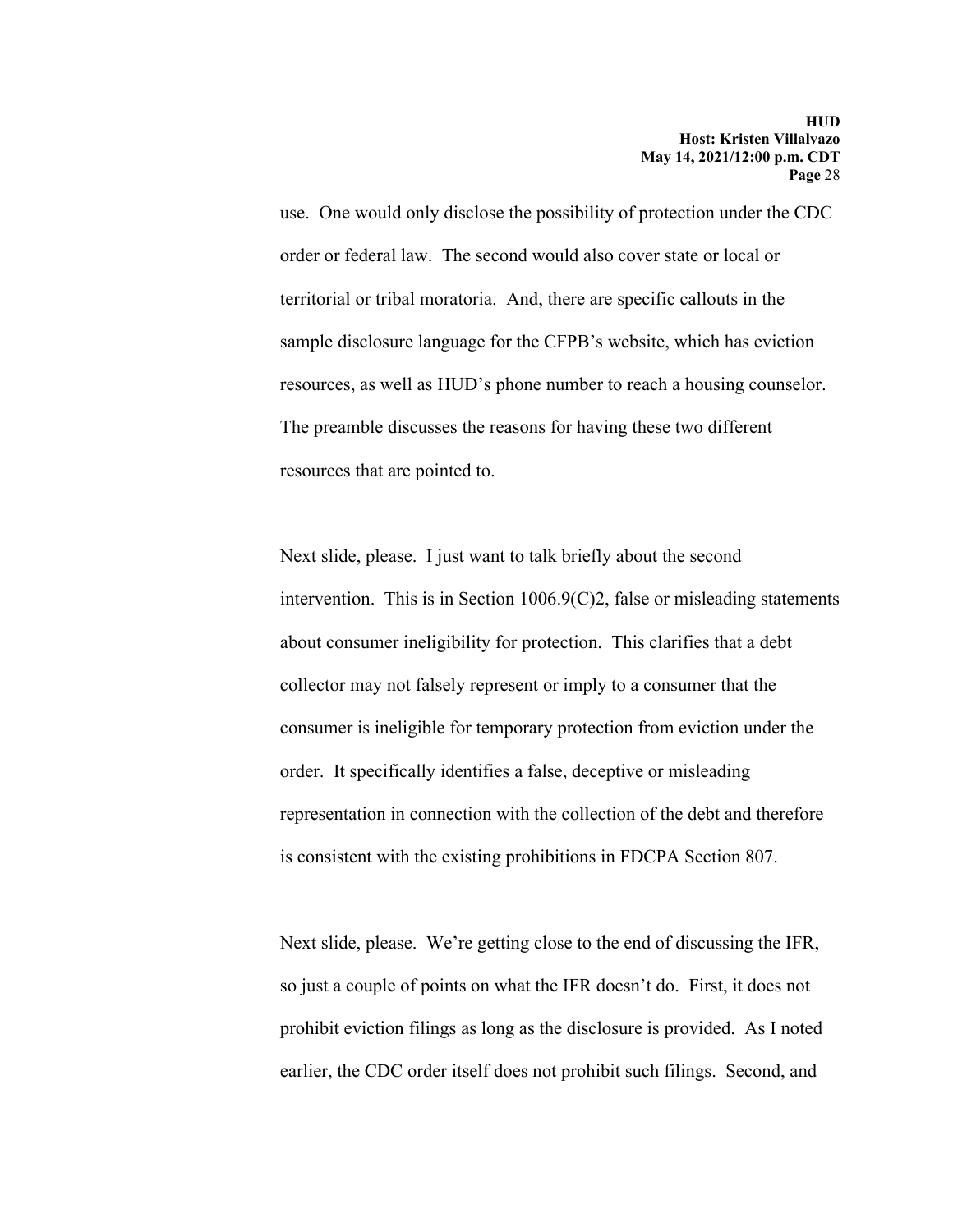this is something I touched on just a couple minutes ago, it does not require debt collectors to disclose any state, local, tribal or territorial moratoria. However, the IFR does provide sample language for debt collectors who wish to do so.

There are reasons a debt collector may wish to do so, and this is discussed as well in the background section of the IFR. In light of the large number of potential state, local, territorial or tribal moratoria, the Bureau did not make a finding in the rule about whether it is unfair or deceptive under the FDCPA for a debt collector in the jurisdiction in which another moratorium applies not to disclose that moratorium. Nevertheless, a debt collector's failure to disclose such information to a consumer could violate the FDCPA's prohibitions on deception around fairness for the same reasons discussed in the interim final rule with respect to the failure to disclose the CDC order.

In addition, there may be some uncertainty as to whether the CDC order or the other moratoria apply. Consequently, as discussed earlier, the rule includes sample language for a debt collector to disclose both, the CDC order and other eviction moratoria.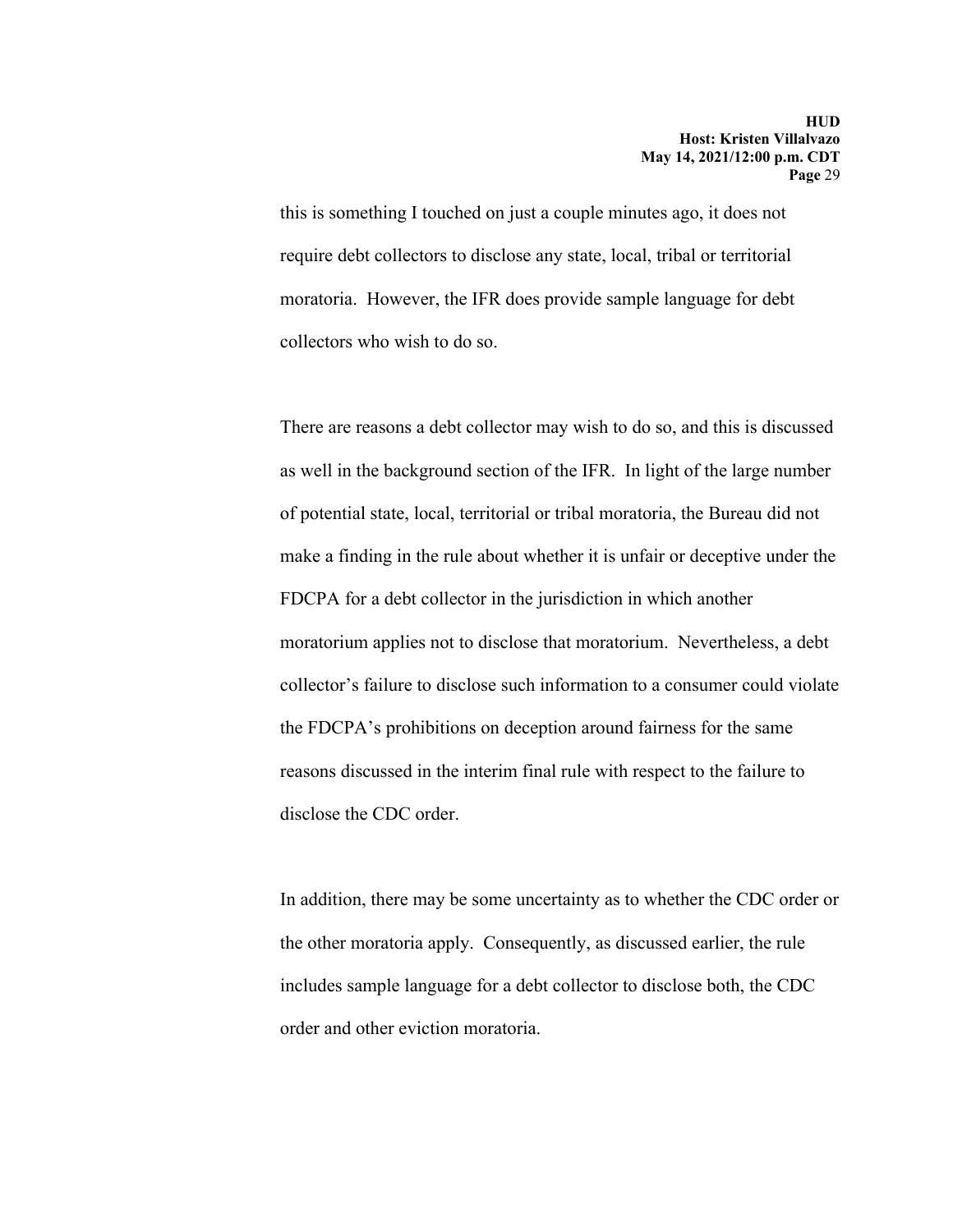Finally, the Bureau has not taken a position on whether the rule violations are an eviction defense. Noncompliance with the rule is not necessarily an eviction defense. The debt collector's failure to comply with the disclosure requirement is a violation of the FDCPA. A debt collector who violates the disclosure requirement may be subject therefore to statutory damages, actual damages and reasonable attorney's fees under the FDCPA. However, remedies under the FDCPA may be distinct from eviction defenses under landlord tenant law. Whether any FDCPA violation provides grounds for an eviction defense is likely a question of state or local law. The answer to this question likely involves interactions between the CDC order, the FDCPA and state and local law.

Next slide, please. The effective date for the interim final rule was May 3, 2021. The interim final rule will be in effect for the duration of the CDC order. In the event the CDC further extends the order, the Bureau expects that the requirements and prohibitions in the interim final rule will continue to apply until the expiration of any such extension.

With that, I'd like to turn it back to Bev.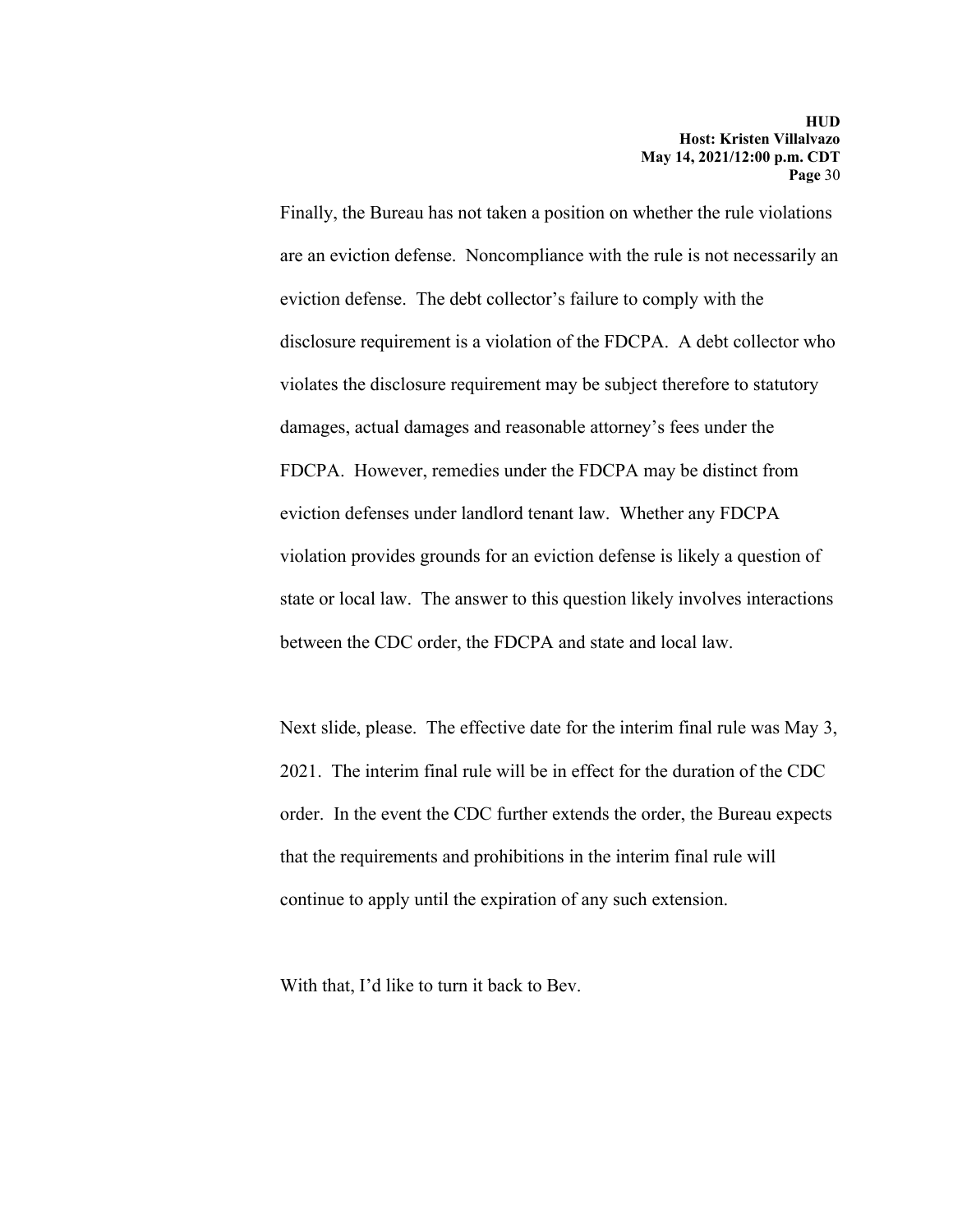Beverly Thanks so much, Mike. I recognize that many of you may be familiar with some of the links that I've shared in Chat. Certainly appreciate you sharing them with the people you work with and links to information on websites from other organizations, I've shared those to be helpful but we have not reviewed everything for accuracy. The information and views expressed on those websites belong to the groups posting that information.

> So let's talk about our resources. You can visit the housing portal yourself at this link in the Chat. We're hosting an interagency housing portal with information for both homeowners and renters here. You'll see that, and from the screenshot below that it hosts information for renters, for homeowners who are struggling to pay their mortgage and for those who are already in forbearance. It pulls together information from several housing agencies in one place and it's the result of an ongoing collaboration with HUD, of course, and also with the FHFA, VA, and USDA. The information is also available in several languages, so I'll say more about that later.

> Next slide. Some of the topics that we cover are avoiding eviction, getting help with rent and utilities, making a plan to catch up, knowing your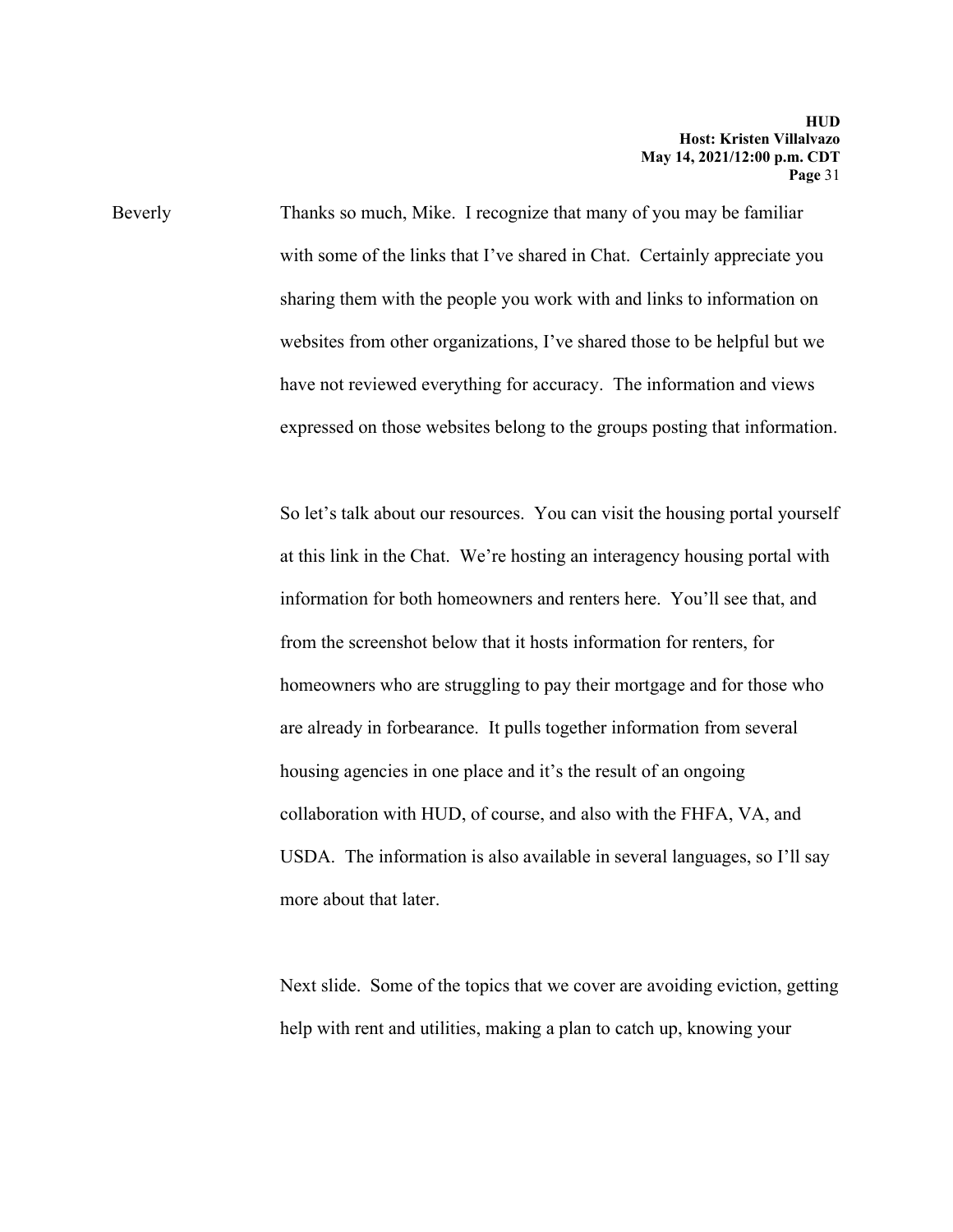tenant and debt collection rights, and also talking to a local expert. That's you, by the way.

Next slide, please. On our page about the CDC moratorium, you can watch a short video or share that video with renters and this is about how to use the CDC declaration. It also covers eligibility and what the declaration really says.

The next slide we talk about debt collection rights and other tenant rights that people may have. So, we describe the rule that Michael covered earlier and also provide links to learn more about state and local rights, information about rights that survivors of domestic violence may have, housing discrimination rights, and also links to find help or submit complaints about any of these situations. I'll say more about submitting complaints in a bit.

Resources on the next slide are available in several languages, and so they are now available at least in Spanish, Chinese, Vietnamese, Korean, Tagalog, and Arabic languages. We are working to provide more.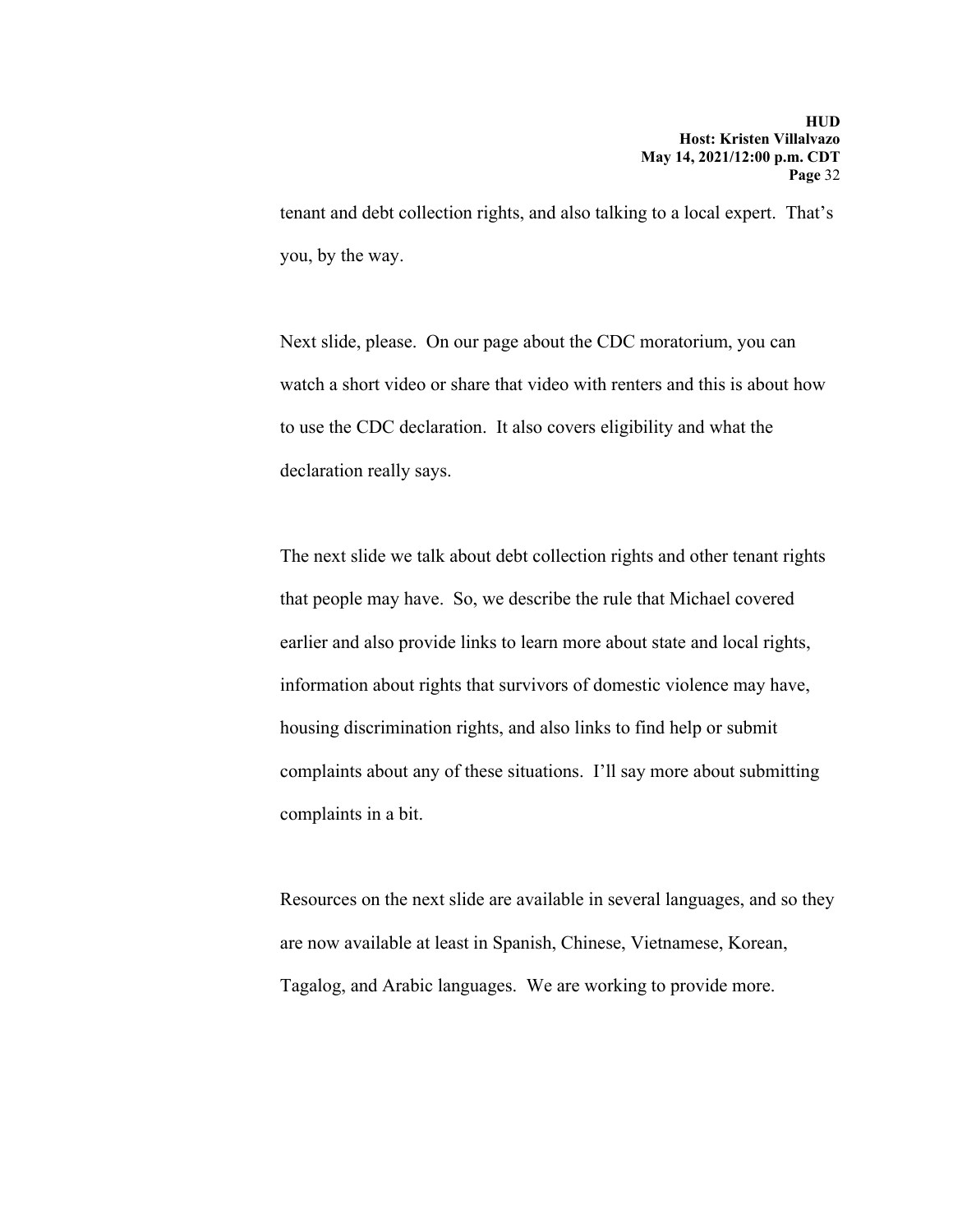Next slide. As most of you know already, Congress has appropriated over \$45 billion to help renters pay for housing costs and an additional \$5 billion for light, heat [ph] funding. Of the funds dedicated to federal emergency rental assistance, money can be used to cover rent, utilities and other housing costs, including late fees, security deposits and moving costs, costs of finding new housing. The payments usually go directly to landlords and utility companies and money may be available to help with moving costs, as I said earlier. Treasury recently issued new guidance and I'll talk about that next but you can visit a rental assistance directory from the National Low Income Housing Coalition and I'll put that link in Chat but you are probably quite familiar with the programs in your own area.

On the next slide, you'll see a screenshot of the NLIHC rental assistance directory. As I said, you're probably familiar with your own programs locally. You may also be aware that on May 7<sup>th</sup> Treasury announced new guidance on how the funds can be distributed. So, I'll put some links in Chat about that.

If you're not already familiar, a brief overview, the rules generally depend on the source of money. So Treasury refers to the rules as ERA1 and ERA2. ERA1 applies to the first pot of money from the Consolidated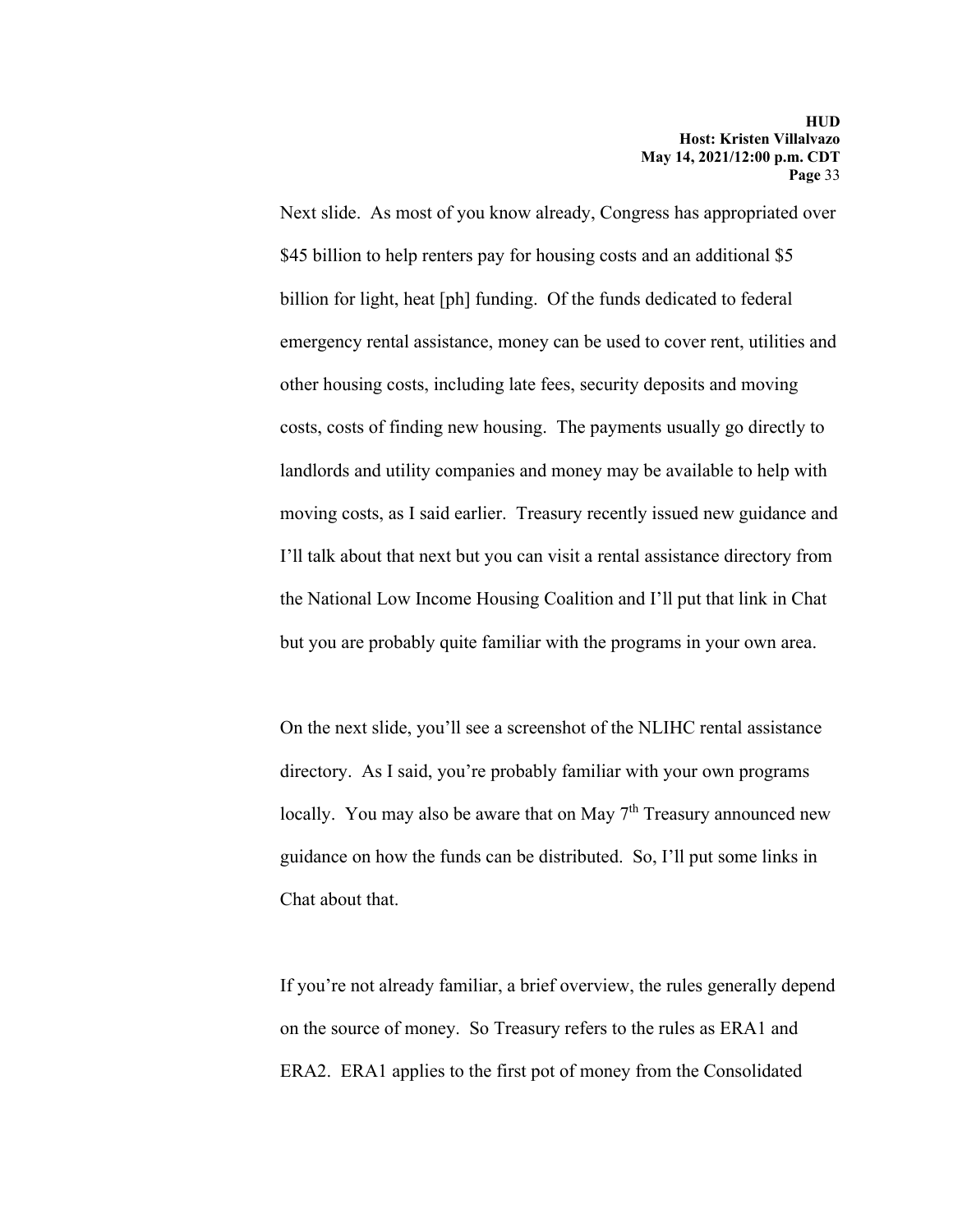Appropriations Act, and ERA2 to money from the American Rescue Plan. For, ERA1, the money that's currently being distributed around the country, the new guidance cuts in half the wait time for assistance when landlords don't participate. So, instead of waiting 14 days when reaching out by mail or 10 days when reaching out by phone, text, or email, now those wait times will be cut in half to 7 days and 5 days respectively. For both ERA1 and ERA2 distribution, if landlords receive direct payments for future rent, tenants cannot be evicted for not paying rent during the month covered by that rental assistance. And, that was effective May 7<sup>th</sup> when this guidance was issued.

In situations where landlords receive direct payments for back rent, programs are encouraged to prohibit eviction for nonpayment during those covered months. The guidance also encourages assistance to renters finding new housing, which has always been allowed but it just renews that encouragement and again that can cover security deposits, future rent, moving expenses, and temporary stays in a motel or hotel for families that have been displaced.

For ERA2, the second pot of money, the funds can be distributed directly to renters first and immediately without reaching out to landlords first, and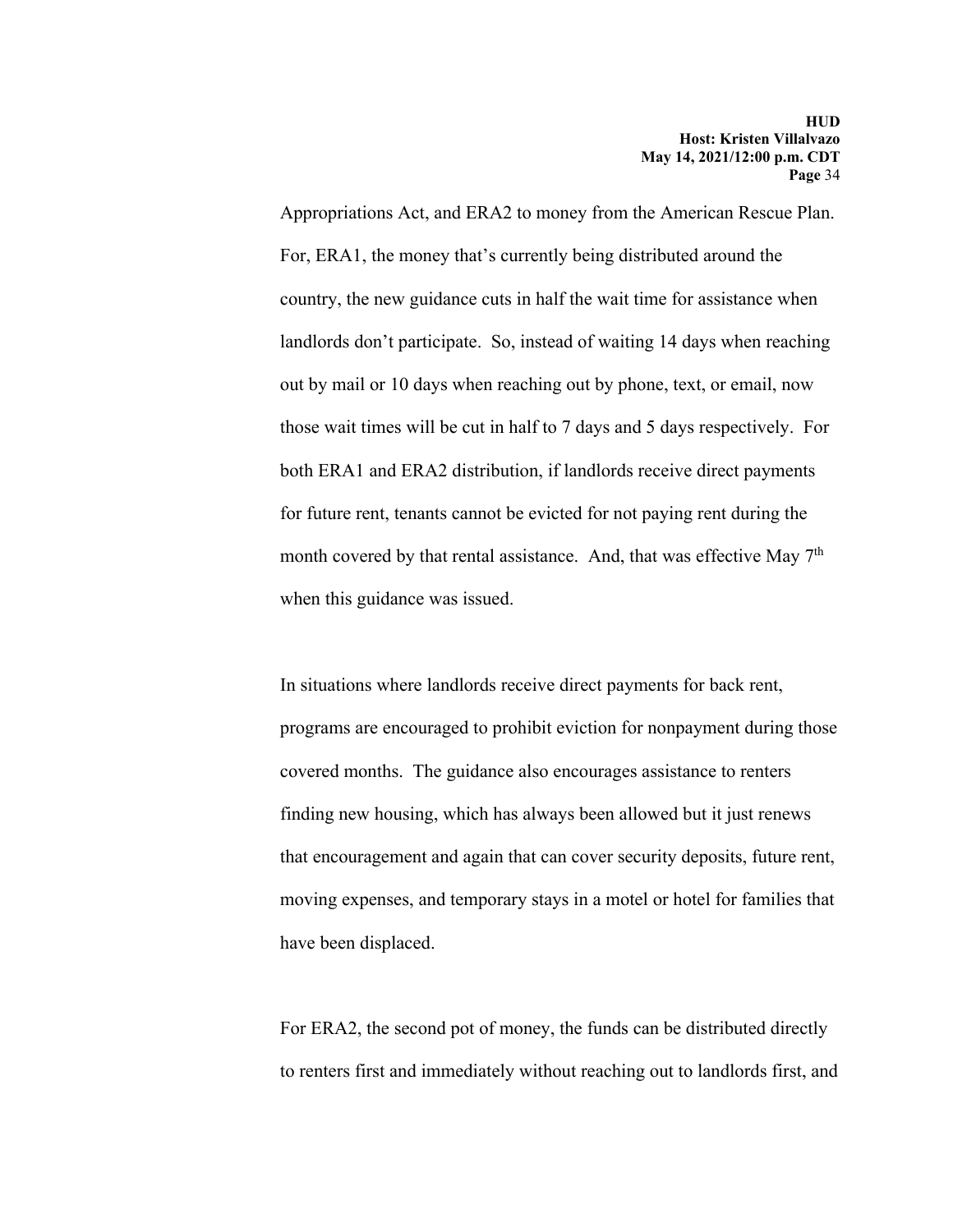programs can't deny assistance to eligible tenants just because they live in federally subsidized housing. We're working to make sure consumers understand how ERAP works and so you can look out for additional resources on our housing portal soon.

I realize we're running out of time so on the next slide just to say that here's where we're referring people for help. That's directly to you. Thank you.

And, on the next slide after that, complaints can be directed, depending on the issue that the person is experiencing, to these various forces.

On the next slide, we turn to sharing our resources and for instance we have created a social media toolkit that we can share after this webinar. It should make it easy for you to share links to our resources. I'm putting our renter page, the CC [ph] video in English and Spanish and other resources.

We also have a flyer on the next slide that you can order in bulk to be mailed to you or you can download copies to print yourself.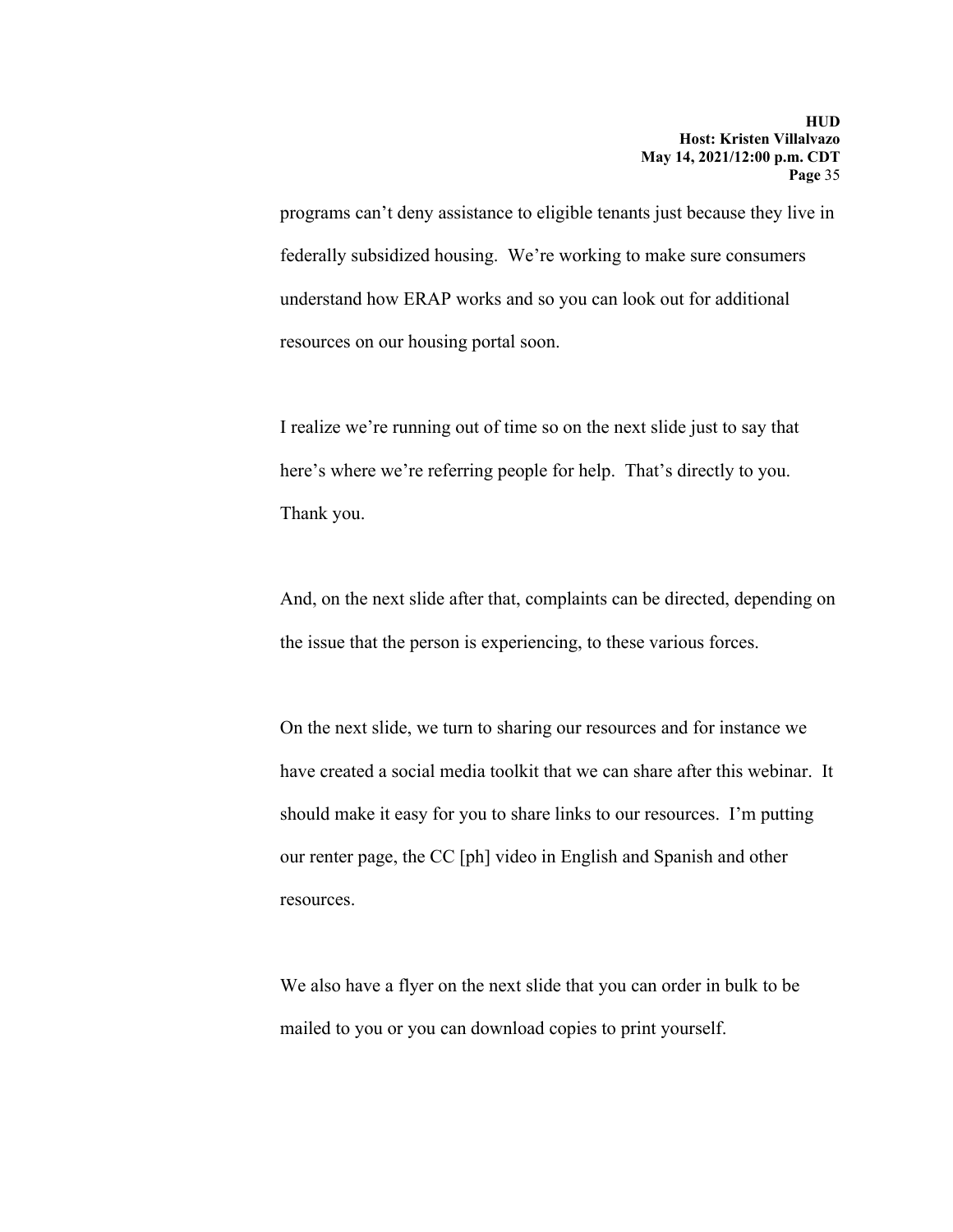Now, I'll turn to questions. I realize we have very little time left but thank you.

Virginia If you have questions, [audio drops].

Tammy Hi, this is Tammy Dunn. There are a couple of questions in the Chat. The first one is two parts. "Would a landlord renovating a property be exempt or would someone with domestic violence protection be protected from such eviction?"

Beverly [overlapping voices]

Michael You can go ahead, Bev.

Beverly Sorry, I'll let Mike answer the first part of that question but when it comes to domestic violence, there are some federal rules that protects people from eviction on the basis that they have been the victim or a survivor of domestic violence. So when there's an act of domestic violence committed against them that in itself cannot be the basis for eviction. We talk more about that on the website and provide links to file complaints.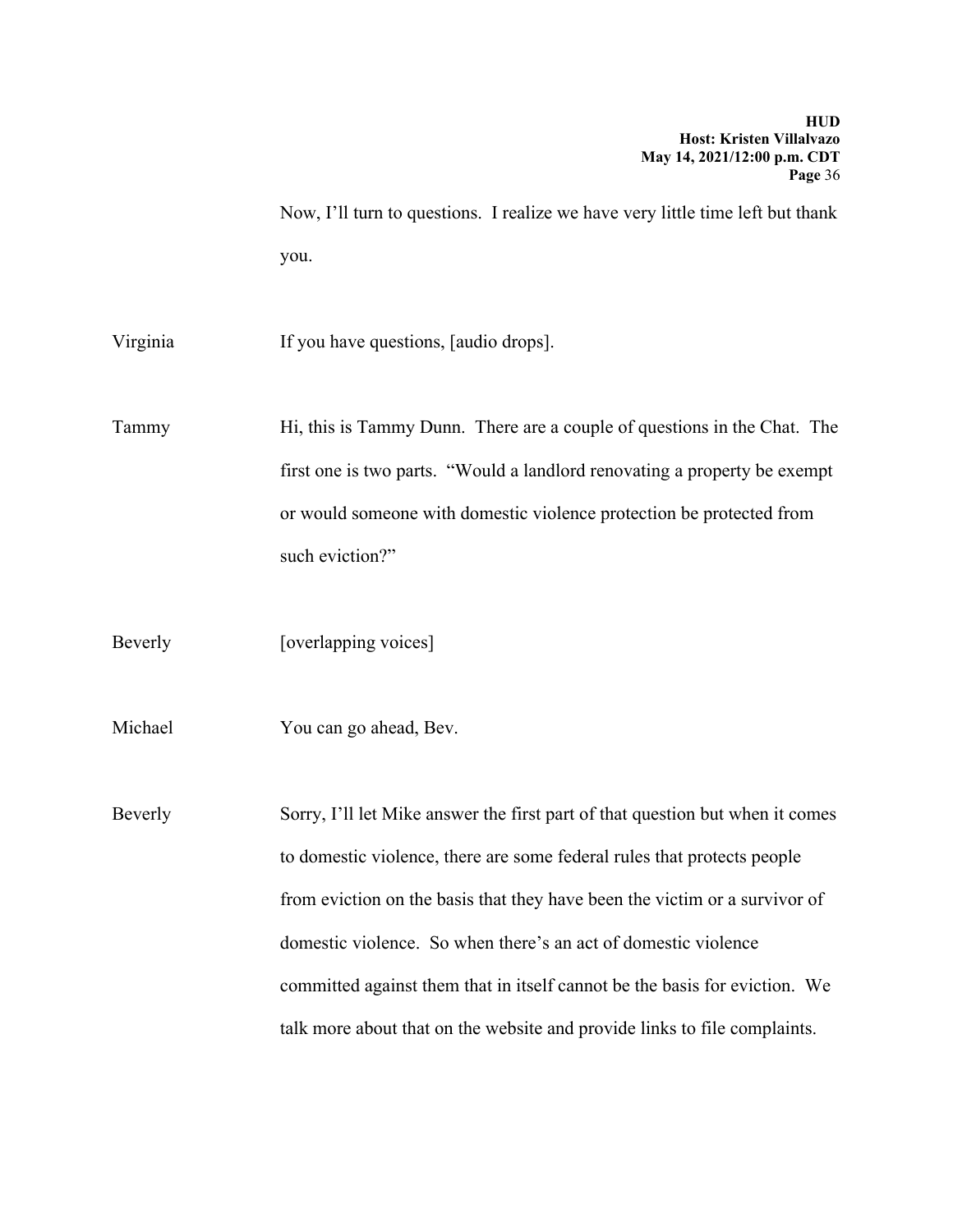Now Mike can talk to the first part.

Michael Thanks, Bev. So if I understand the question correctly, I believe this goes to the scope of coverage not of the Bureau's rule but rather of the CDC order itself. And, we're not best positioned to comment on the definitions in the CDC—we're relatively familiar with them but this seems—I'm not trying to evade the question but it seems like a technical question relating to the order itself.

> I mean, I know that the order and its terms covers landlords and residential property owners and agents or attorneys. Those are separate terms used in the CDC order so you can draw conclusions about whether someone renovating a property, if they own the property, if they're managing the renovation of the property, those would presumably—the details would matter in terms of whether they fall within the definitions of the CDC order. But beyond that, I wouldn't want to draw a legal conclusion about the coverage of that order because it's not our order as the CFPB.

Tammy Thank you. We have another question. "Would you review again what a debt collector, as defined, responsibility is in states that have their own moratoriums?"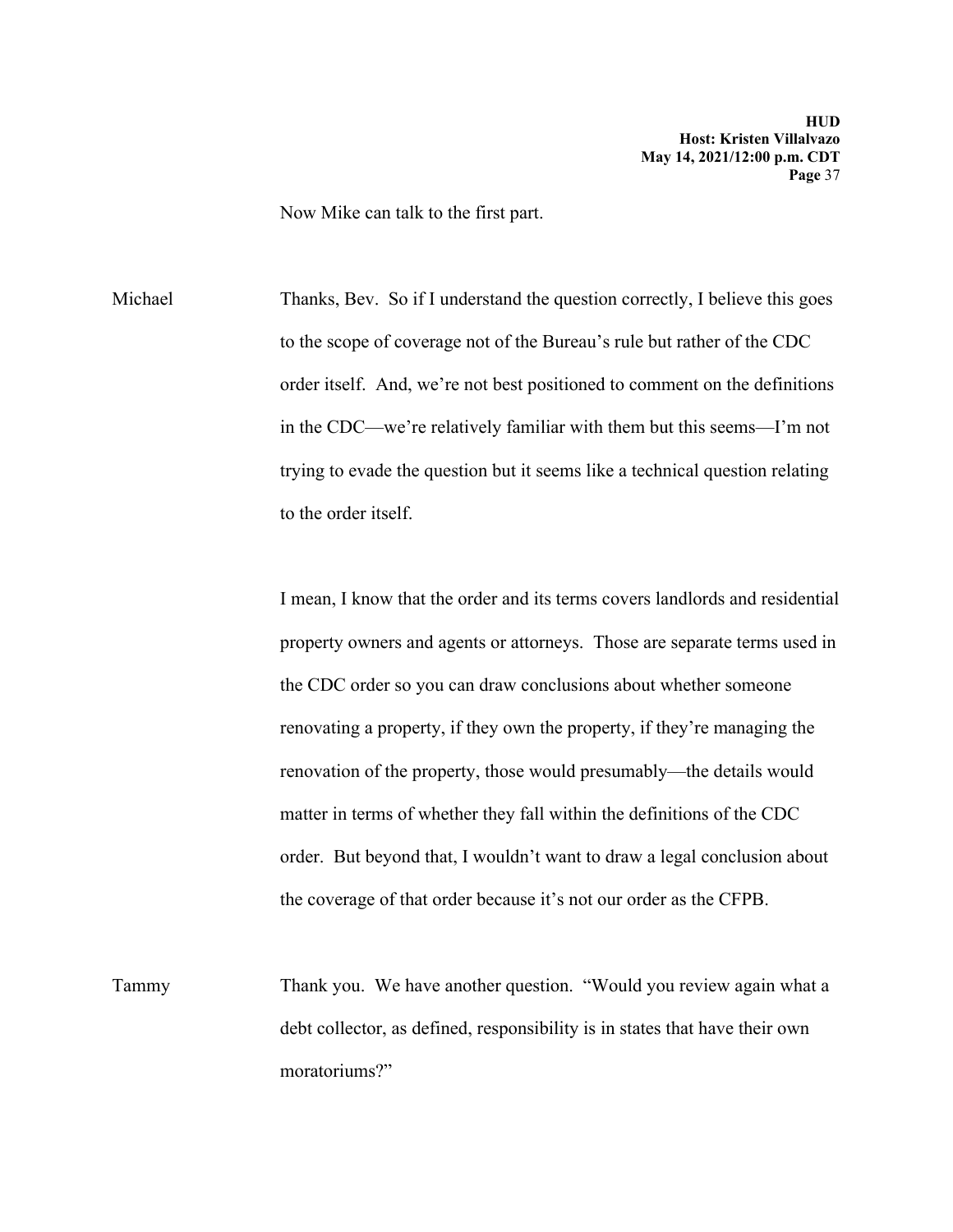Michael Sure. This again is predicated on the scope of coverage of the CDC order itself. The CDC order does not apply in any state, local, territorial or tribal area with a moratorium on residential evictions that provides the same or greater level of public health protection than the requirements listed in the CDC order.

> So, our rule built on that foundation in that sense by—the newest [ph] requirement prohibits a debt collector from filing an eviction action for nonpayment of rent against the consumer to whom the CDC order reasonably might apply. And so, there's some discussion in both the background preamble section of our rule as well as the official interpretation or commentary that speaks to debt collector obligations around the interaction of the CDC order and the state or local or tribal and territorial moratoria.

> And as I mentioned earlier, the official interpretation commentary to Section 1006.921 has two sample language options that debt collectors may but are not required to use when complying with the disclosure requirement. And the second one would provide the language that would cover both federal and state or local, tribal or territorial moratoria. It's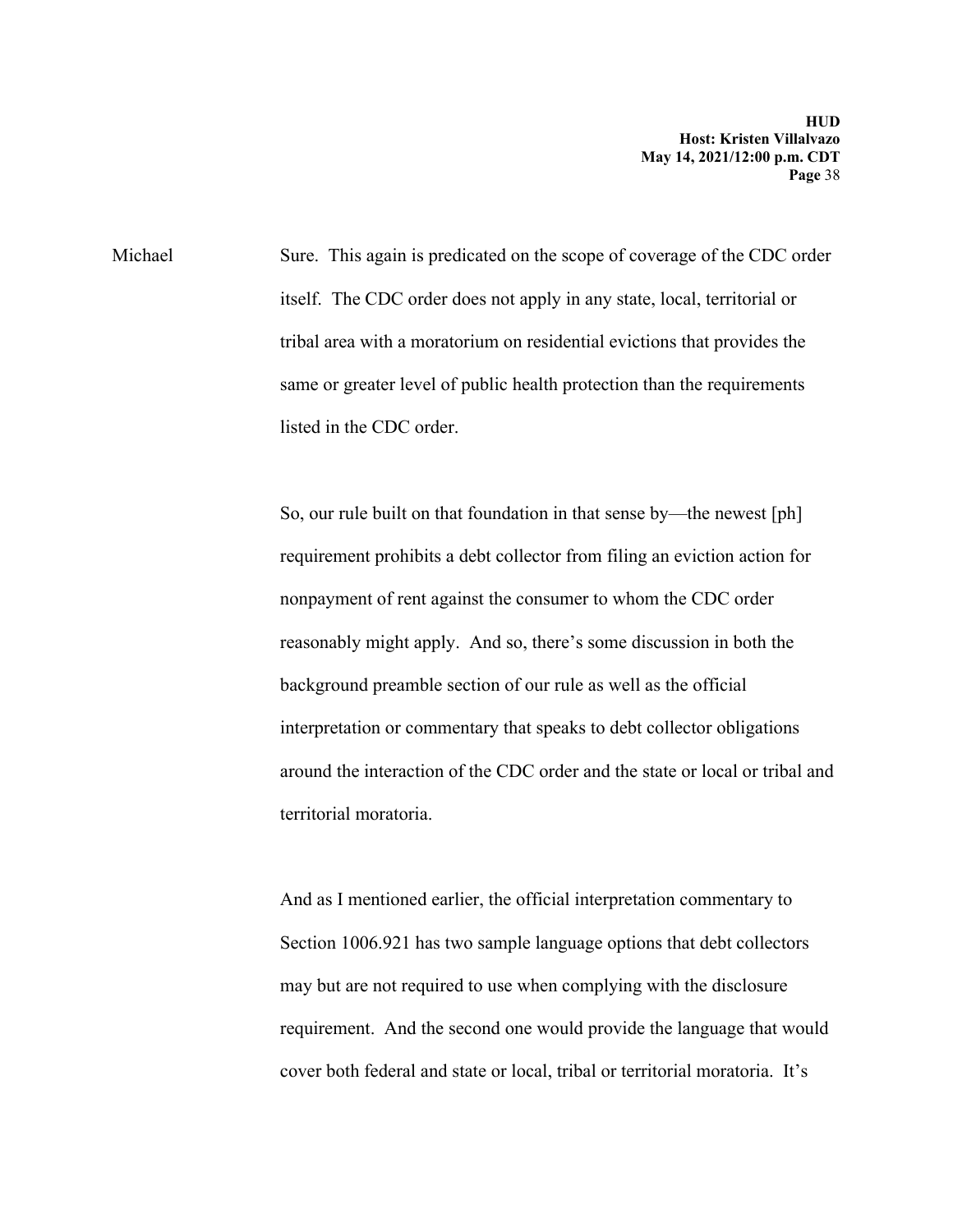basically potentially an over-inclusive disclosure which we provide as an option for various reasons.

Number one that in a given case there may be some question about whether the federal or the state or local applies. Again it turns on the CDC order itself, which is more protective from the public health perspective. So there may be some question about that. And then secondly, there's possible FDCPA implications to failure to disclose an applicable state or local moratoria. We didn't draw a finding per se that it's a violation of the FDCPA to not disclose them but we discussed how there are risks to not disclosing them. So we do give the option and I believe we wrote in the background that we in fact expect or expected that most debt collectors would probably choose to provide the broader disclosure just to cover all of their bases.

These are third-party resources so we can't represent to their accuracy or completeness but I know there are third-party resources, such as Eviction Lab and also another website, we can find the name and pass it along if necessary, that is a legal aid consortium that has information online about state and local and other moratoria and whether they're applicable in different places. So, there's information out there but our rule accounts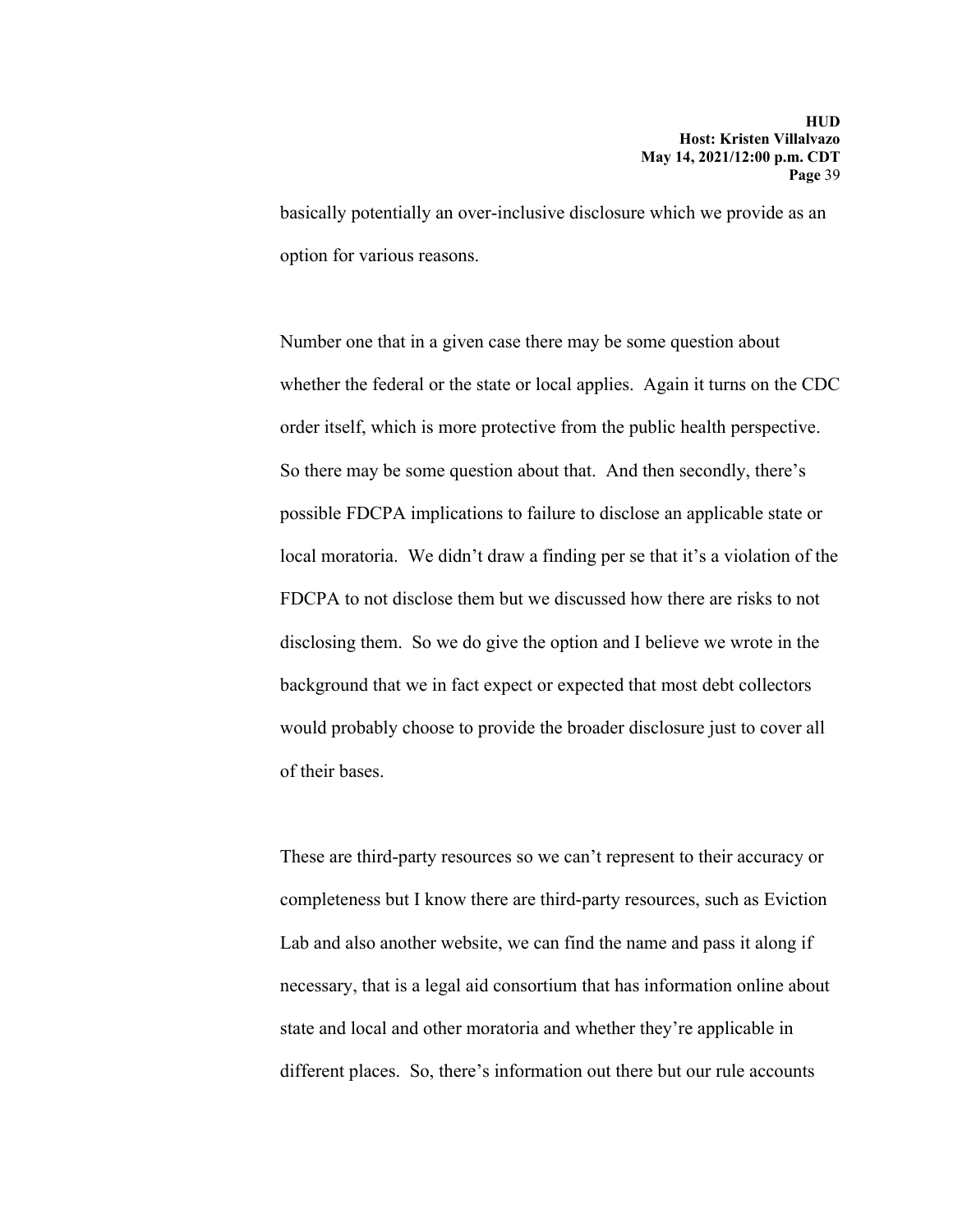for this uncertainty and allows for a broader disclosure than maybe is necessary.

Tammy Thank you so much. We're out of time. So there's a couple other questions but we will get answers to you in a week or so, via email. I will hand it back to Virginia Holman.

M Ginger, you may be on mute right now.

Virginia You are so right. I am on mute. I was being perfectly brilliant. [Audio drops] we'll always have. CFPB will continue to give us their resources that we can pass on to you. They have a lot of great resources on all of this.

> Just as an FYI, as I said all of our webinars are in HUD Exchange in the webinar section. If in the future you want to take one, you can view it and actually click on this little green button and get credit in the HUD Exchange curriculum for that training.

> And just before you go, if you would just again go to the Question box and just give us your comments. Was the webinar useful to you, to your